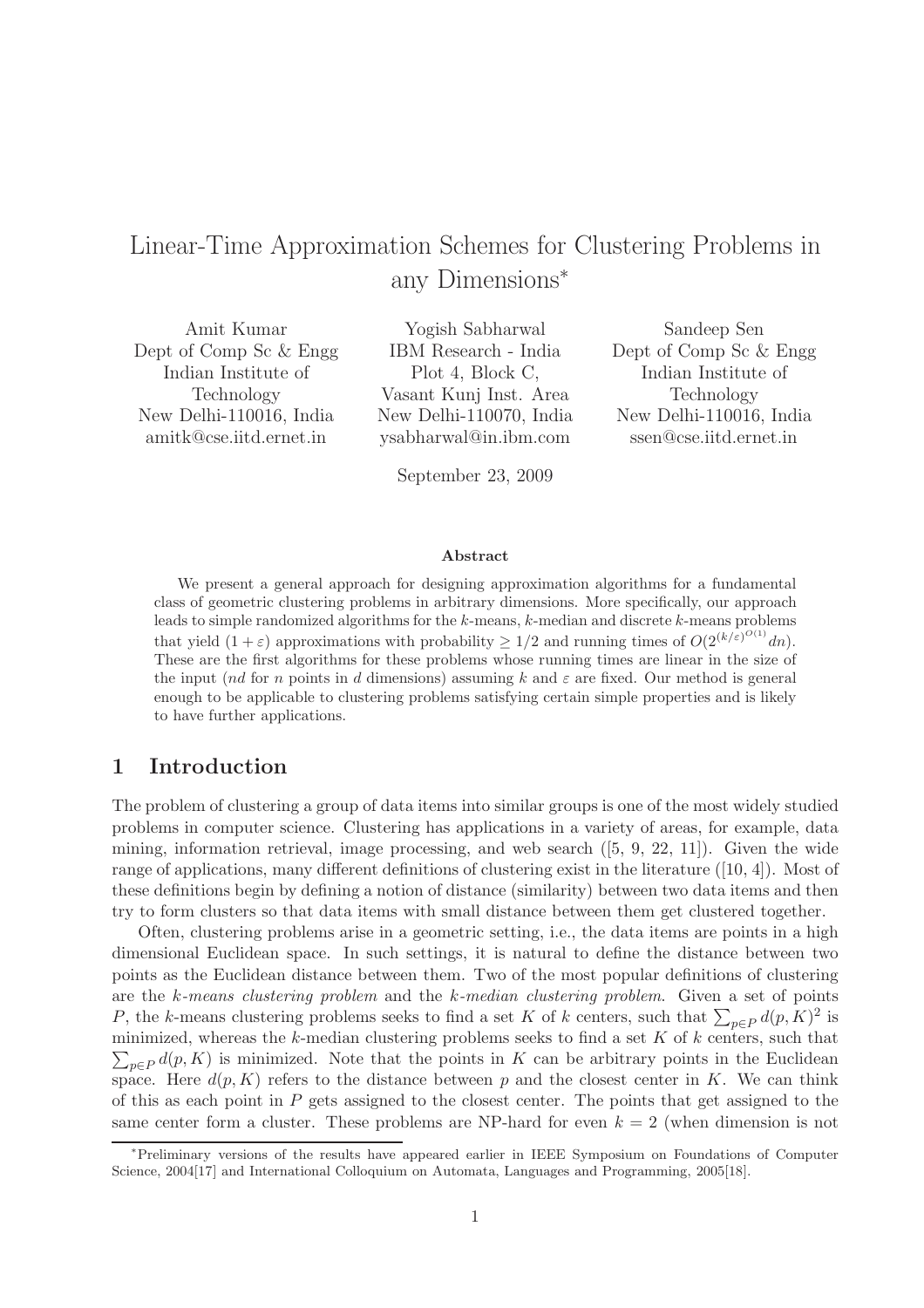fixed) [7]. Interestingly, the center in the optimal solution to the 1-mean problem is the same as the center of mass of the points. However, in the case of the 1-median problem, also known as the Fermat-Weber problem, no such closed form is known. We show that despite the lack of such a closed form, we can obtain an approximation to the optimal 1-median in  $O(1)$  time (independent of the number of points). There are many useful variations to these clustering problems, for example, in the discrete versions of these problems, the centers that we seek should belong to the input set of points.

#### 1.1 Related work

A lot of research has been devoted to solving these problems exactly (see [14] and the references therein). Even the best known algorithms for the k-median and the k-means problem take at least  $\Omega(n^d)$  time. Recently, more attention has been devoted to finding  $(1 + \varepsilon)$ -approximation algorithm for these problems, where  $\varepsilon$  can be an arbitrarily small constant. This has resulted in algorithms with substantially improved running times. Further, if we look at the applications of these problems, they often involve mapping subjective features to points in the Euclidean space. Since there is an error inherent in this mapping, finding a  $(1 + \varepsilon)$ -approximate solution is within acceptable limits for the actual applications.

The fastest exact algorithm for the k-means clustering problem was proposed by Inaba et al. [14]. They observed that the number of Voronoi partitions of k points in  $\mathbb{R}^d$  is  $O(n^{kd})$  and so the optimal k-means clustering could be determined exactly in time  $O(n^{kd+1})$ . They also proposed a randomized  $(1+\varepsilon)$ -approximation algorithm for the 2-means clustering problem with running time  $O(n/\varepsilon^d)$ . Matoušek [19] proposed a deterministic  $(1+\varepsilon)$ -approximation algorithm for the k-means problem with running time  $O(n\varepsilon^{-2k^2d} \log^k n)$ .

By generalizing the technique of Arora [1], Arora et al. [2] presented a  $O(n^{O(1/\varepsilon)+1})$  time  $(1+\varepsilon)$ -approximation algorithm for the k-median problem where points lie in the plane. This was significantly improved by Kolliopoulos et al. [16] who proposed an algorithm with a running time of  $O(\rho n \log n \log k)$  for the discrete version of the problem, where the medians must belong to the input set and  $\varrho = exp[O((1 + \log 1/\varepsilon)/\varepsilon)^{d-1}].$ 

Recently, Badoiu et al. [3] proposed a  $(1 + \varepsilon)$ -approximation algorithm for k-median clustering with a running time of  $O(2^{(k/\varepsilon)^{O(1)}} d^{O(1)} n \log^{O(k)} n)$ . Their algorithm can be extended to k-means with some modifications. de la Vega et al. [8] proposed a  $(1 + \varepsilon)$ -approximation algorithm for the k-means problem which works well for points in high dimensions. The running time of this algorithm is  $O(g(k, \varepsilon) n \log^k n)$  where  $g(k, \varepsilon) = exp[(k^3/\varepsilon^8)(\ln(k/\varepsilon) \ln k)]$ .

Recently, Har-Peled and Mazumdar [13] proposed  $(1 + \varepsilon)$ -approximation algorithms for the  $k$ -median, discrete  $k$ -median and the  $k$ -means clustering in low dimensions. They obtained a running time of  $O(n + \varrho k^{O(1)} \log^{O(1)} n)$  for the k-median problem,  $O(n + \varrho k^{O(1)} \log^{O(1)} n)$  for the discrete k-median problem and  $O(n + k^{k+2} \varepsilon^{-(2d+1)k} \log^{k+1} n \log^k \frac{1}{\varepsilon})$  for the k-means problem. For approximating the 1-median of a set of points, Indyk [15] proposed an algorithm that finds a  $(1+\varepsilon)$ approximate 1-median in time  $O(n/\varepsilon^2)$  with constant probability.

Table 1.1 summarizes the recent results for the problems, in the context of  $(1+\varepsilon)$ -approximation algorithms. Some of these algorithms are randomized with the expected ruining time holding good for any input.

### 1.2 Our results and techniques

The general algorithm we present solves a large class of clustering problems satisfying a set of conditions (cf. Section 3). We show that the  $k$ -means problem,  $k$ -median problem and the discrete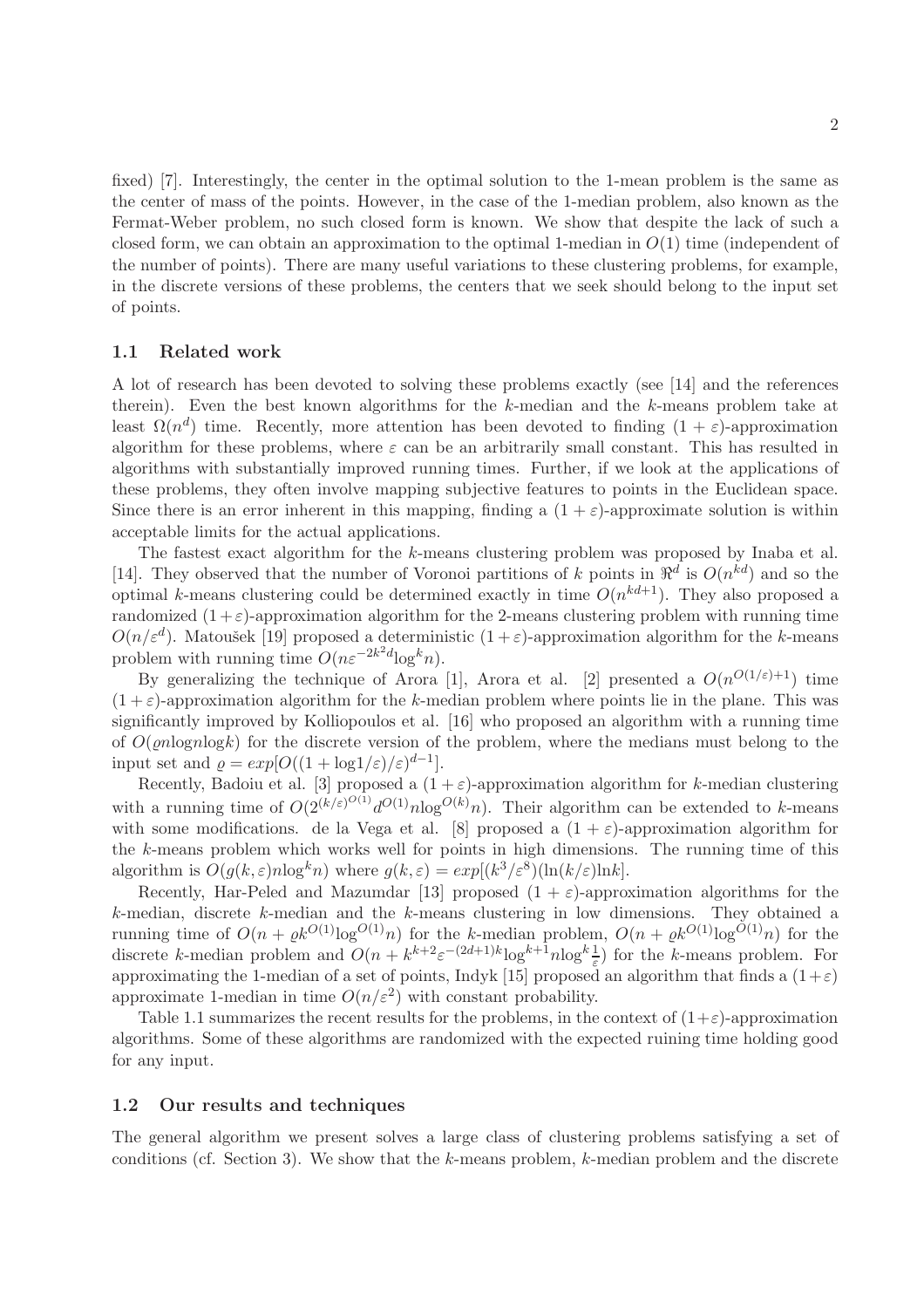| Problem     | Result                                                                  |                 | Reference                |
|-------------|-------------------------------------------------------------------------|-----------------|--------------------------|
| 1-median    | $O(n/\varepsilon^2)$                                                    |                 | Indyk $[15]$             |
| $k$ -median | $\overline{O(n^{O(1/\varepsilon)+1})}$ for $d=2$                        |                 | Arora [1]                |
|             | $O(\rho n \log n \log k)$                                               | (discrete only) | Kolliopoulos et al. [16] |
|             | $O(2^{(k/\varepsilon)^{O(1)}} d^{O(1)} n \log^k n)$                     |                 | Badoiu et al. [3]        |
|             | $O(n + \rho k^{O(1)} \log^{O(1)} n)$                                    | (discrete also) | Har-Peled et al. [13]    |
|             | where $\rho = exp[O((1 + log 1/\varepsilon)/\varepsilon)^{d-1}]$        |                 |                          |
| $k$ -means  | $O(n\varepsilon^{-2k^2d}\log^k n)$                                      |                 | Matoušek [19]            |
|             | $O(g(k,\varepsilon) n \log^k n)$                                        |                 | de la Vega et al. [8]    |
|             | $g(k,\varepsilon) = exp[(k^3/\varepsilon^8)(\ln(k/\varepsilon))\ln k]$  |                 |                          |
|             | $O(n + k^{k+2} \varepsilon^{-(2d+1)k} \log^{k+1} n \log^k \frac{1}{k})$ | discrete also   | Har-Peled et al. [13]    |

Figure 1: Summary of previous results on k-means and k-median clustering.

k-means problem, all satisfy the required conditions and therefore belong to this class of clustering problems. One important condition that the clustering problems must satisfy is the existence of an algorithm to generate a candidate set of points such that at least one of these points is a close approximation to the optimal center for  $k = 1$  (one cluster). Further, the running time of this algorithm as well as the size of this candidate set should be independent of  $n$ . Based on such a subroutine, we show how to approximate all the centers in the optimal solution in an iterative manner.

The running times of  $O(2^{(k/\varepsilon)^{O(1)}}nd)$  of our algorithms are better than the previously known algorithms for these problems, specially when  $d$  is very large. In fact, these are the first algorithms for the k-means, k-median and the discrete k-means clustering problems that have running time linear in the size of the input for fixed k and  $\varepsilon$ . The algorithms in this paper have the additional advantage of simplicity as the only technique involved is random sampling. Our method is based on using random sampling to identify a small set of candidate centers. In contrast, an alternate strategy [13] involves identifying significantly small sets of points, called coresets, such that solving the clustering problem on the coresets yields a solution for the original set of points. In a subsequent work [6], further improvements were obtained using a clever combination of the two techniques (cf. Section 8).

The main drawback of our algorithm is that the running time has exponential dependence on  $\frac{k}{k}$  $\frac{k}{\varepsilon}$ )<sup>O(1)</sup>. We would however like to note that Guruswamy and Indyk [12] showed that it is NP-hard to obtain a PTAS for the k-median problem for arbitrary k and  $d \geq \Omega(\log n)$ . Since we avoid exponential dependence on  $d$ , this implies that the exponential dependence on  $k$  is inherent. An algorithm that avoids exponential dependence on  $k$ , like Arora et al. [2] has doubly exponential dependence on d which is arguably worse in most situations.

We also present a randomized  $(1+\varepsilon)$ -approximation algorithm for the 1-median problem which runs in time  $O(2^{1/\varepsilon^{O(1)}}d)$ , assuming that the points are stored in a suitable data structure such as an array, where a point can be randomly sampled in constant time. All our algorithms yield the desired result with constant probability (which can be made as close to 1 as we wish by a constant number of repetitions).

The remaining paper is organized as follows. In Section 2, we define clustering problems. In Section 3 we present a simplified algorithm for the 2-means clustering problem. In Section 4, we describe a general approach for solving clustering problems efficiently. In subsequent sections we give applications of the general method by showing that this class of problems includes the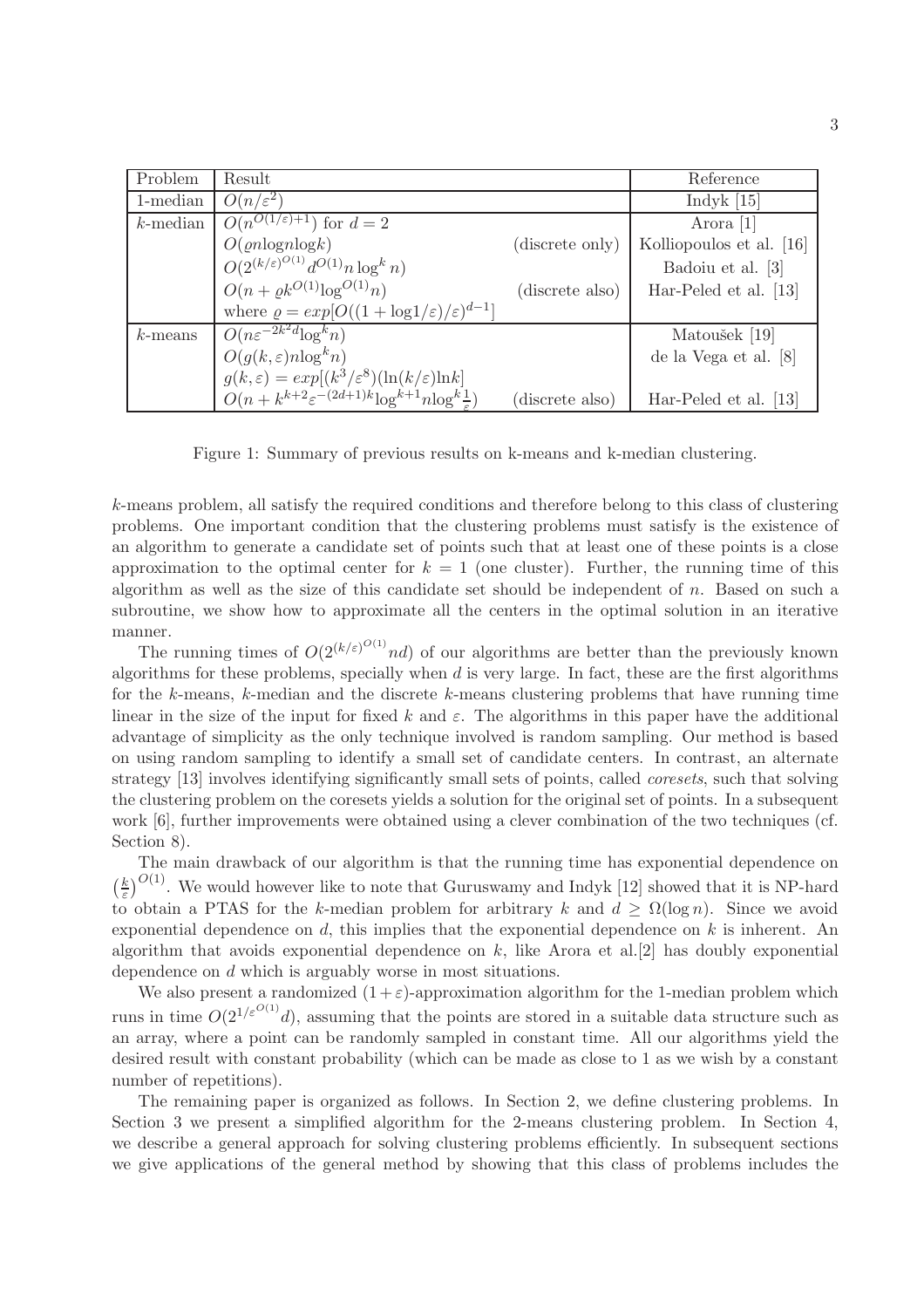k-means, k-median and discrete k-means problems. In Section 5.3, we also describe an efficient approximation algorithm for the 1-median problem. In Section 7, we extend our algorithms for efficiently handling weighted point sets. We conclude by stating some open problems and some interesting developments subsequent to the publication of earlier versions of this work in Section 8.

# 2 Clustering Problems

In this section, we give a general definition of clustering problems.

We shall define a clustering problem by two parameters – an integer  $k$  and a real-valued cost function  $f(Q, x)$ , where Q is a set of points, and x is a point in an Euclidean space. We shall denote this clustering problem as  $\mathcal{C}(f, k)$ . The input to  $\mathcal{C}(f, k)$  is a set of points in an Euclidean space.

Given an instance P of n points,  $C(f, k)$  seeks to partition them into k sets, which we shall denote as *clusters*. Let these clusters be  $C_1, \ldots, C_k$ . A solution also finds k points, which we call centers,  $c_1, \ldots, c_k$ . We shall say that  $c_i$  is the center of cluster  $C_i$  (or the points in  $C_i$  are assigned to  $c_i$ ). The objective of the problem is to minimize the quantity  $\sum_{i=1}^{k} f(C_i, c_i)$ .

This is a fairly general definition. Let us see some important special cases.

- k-median :  $f_1(Q, x) = \sum_{q \in Q} d(q, x)$ .
- k-means :  $f_2(Q, x) = \sum_{q \in Q} d(q, x)^2$ .

We can also encompass the discrete versions of these problems, i.e., cases where the centers have to be one of the points in P. In such problems, we can make  $f(Q, x)$  unbounded if  $x \notin Q$ .

As stated earlier, we shall assume that we are given a constant  $\varepsilon > 0$ , and we are interested in finding  $(1 + \varepsilon)$ -approximation algorithms for these clustering problems.

We now give some definitions. Let us fix a clustering problem  $\mathcal{C}(f, k)$ . Although we should parametrized all our definitions by  $f$ , we avoid this because the clustering problem will be clear from the context.

**Definition 2.1.** Given a point set P, let  $\text{OPT}_k(P)$  be the cost of the optimal solution to the clustering problem  $\mathcal{C}(f,k)$  on input P.

**Definition 2.2.** Given a set of points P and a set of k points C, let  $\text{OPT}_k(P, C)$  be the cost of the optimal solution to  $\mathcal{C}(f,k)$  on P when the set of centers is C.

# 3 Algorithm for 2-means Clustering

In this section we describe the algorithm for 2-means clustering. The 2-means clustering algorithm contains many of the ideas inherent in the more general algorithm. This makes it easier to understand the more general algorithm described in the next section.

Consider an instance of the 2-means problem where we are given a set P of n points in  $\mathbb{R}^d$ . We seek to find  $\mathcal{C}(f_2, 2)$  where  $f_2$  corresponds to the k-means cost function as defined in Section 2.

We first look at some properties of the 1-means problem.

**Definition 3.1.** For a set of points P, define the centroid,  $c(P)$ , of P as the point  $\frac{\sum_{p \in P} p}{|P|}$  $\frac{p\in P}{|P|}$ .

Claim 3.1. For any point  $x \in \mathbb{R}^d$ ,

$$
f_2(P, x) = f_2(P, c(P)) + |P| \cdot d(c(P), x)^2.
$$
 (1)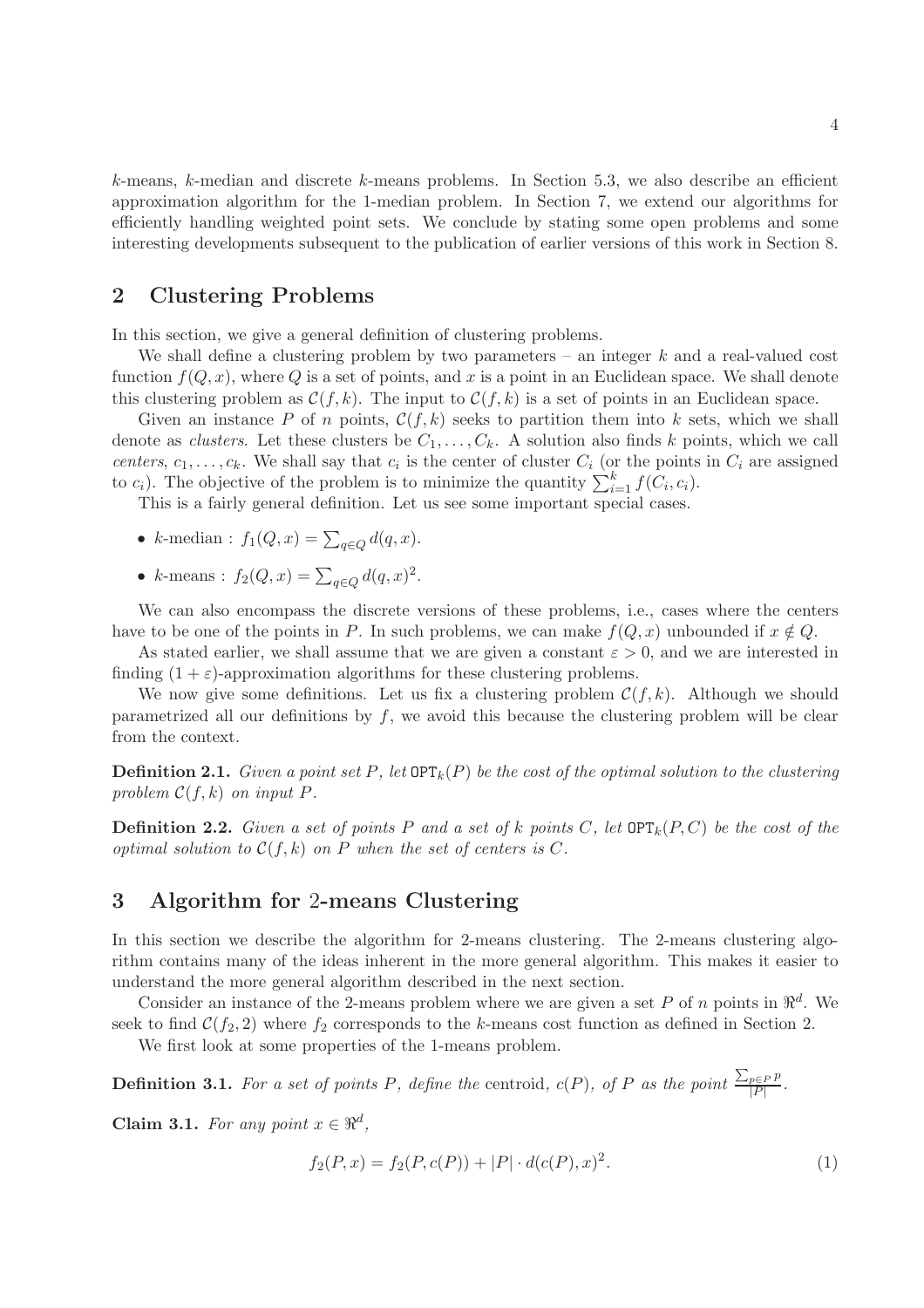$\Box$ 

Proof.

$$
f_2(P, x) = \sum_{p \in P} ||p - x||^2
$$
  
= 
$$
\sum_{p \in P} ||p - c(P) + c(P) - x||^2
$$
  
= 
$$
\sum_{p \in P} ||p - c(P)||^2 + \sum_{p \in P} ||c(P) - x||^2
$$
  
= 
$$
f_2(P, c(P)) + |P| \cdot d(c(P), x)^2
$$

where the second last equality follows from the fact that  $\sum_{p \in P} ||p - c(P)|| = 0$ .

From this we can make the following observation.

Fact 3.2. Any optimal solution to the 1-means problem with respect to an input point set P chooses  $c(P)$  as the center.

We can deduce an important property of any optimal solution to the 2-means clustering problem. Suppose we are given an optimal solution to the 2-means clustering problem with respect to the input P. Let  $C = \{c_1, c_2\}$  be the set of centers constructed by this solution. C produces a partitioning of the point set P into 2 clusters, namely,  $P_1, P_2, P_i$  is the set of points for which the closest point in C is  $c_i$ . In other words, the clusters correspond to the points in the Voronoi regions in  $\mathbb{R}^d$  with respect to C. Now, Fact 3.2 implies that  $c_i$  must be the centroid of  $P_i$  for  $i = 1, 2$ .

Inaba et. al. [14] showed that the centroid of a small random sample of points in  $P$  can be a good approximation to  $c(P)$ .

**Lemma 3.3.** [14] Let T be a set obtained by independently sampling m points uniformly at random from a point set P. Then, for any  $\delta > 0$ ,

$$
f_2(S, c(T)) \quad < \quad \left(1 + \frac{1}{\delta m}\right) \text{OPT}_1(P)
$$

holds with probability at least  $1 - \delta$ .

Therefore, if we choose m as  $\frac{2}{\varepsilon}$ , then with probability at least 1/2, we get a  $(1+\varepsilon)$ -approximation to  $\text{OPT}_1(P)$  by taking the center as the centroid of T. Thus, a constant size sample can quickly yield a good approximation to the optimal 1-means solution.

Suppose  $P'$  is a subset of  $P$  and we want to get a good approximation to the optimal 1-mean for the point set  $P'$ . Following Lemma 3.3, we would like to sample from  $P'$ . But the problem is that  $P'$  is not explicitly given to us. The following lemma states that if the size of  $P'$  is close to that of  $P$ , then we can sample a slightly larger set of points from  $P$  and hopefully this sample would contain enough random samples from  $P'$ . Let us define things more formally first. Let  $P$  be a set of points and P' be a subset of P such that  $|P'| \ge \theta |P|$ , where  $\theta$  is a constant between 0 and 1. Suppose we take a sample S of size  $\frac{4}{\theta \varepsilon}$  from P. Now we consider all possible subsets of size  $\frac{2}{\varepsilon}$ of S. For each of these subsets S', we compute its centroid  $c(S')$ , and consider this as a potential center for the 1-means problem instance on  $P'$ . In other words, we consider  $f_2(P', c(S'))$  for all such subsets  $S'$ . The following lemma shows that one of these subsets must give a close enough approximation to the optimal 1-means solution for  $P'$ .

Lemma 3.4. The following event happens with constant probability

$$
\min_{S': S' \subset S, |S'| = \frac{2}{\varepsilon}} f_2(P', c(S')) \le (1 + \varepsilon) \text{OPT}_1(P')
$$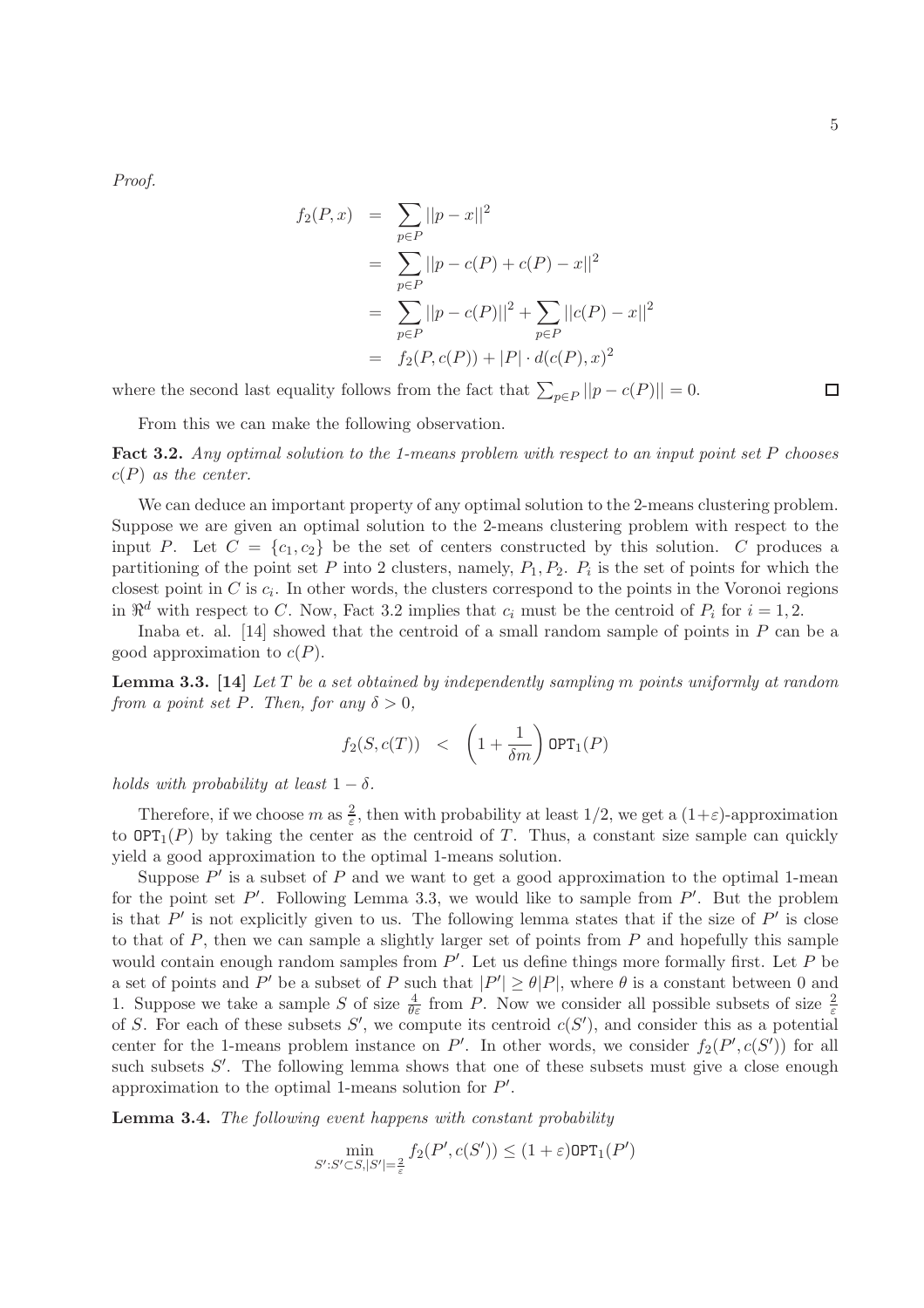

Figure 2: The 2-means clustering algorithm

*Proof.* With constant probability, S contains at least  $\frac{2}{\varepsilon}$  points from P'. The rest follows from Lemma 3.3.  $\Box$ 

The 2-means clustering algorithm is presented in Figure 2. In the following proofs, we use the standard notation  $\mathcal{B}(p,r)$  to denote the ball of radius r around a point p.

**Theorem 3.5.** Given a point set P of size n in  $\mathbb{R}^d$ , there exists an algorithm which produces a  $(1+\varepsilon)$ -approximation to the optimal 2-means solution on the point set P with constant probability. Further, this algorithm runs in time  $O(2^{(1/\varepsilon)^{O(1)}}dn)$ .

*Proof.* Let  $\alpha = \varepsilon/64$ . We can assume that  $\text{OPT}_2(P) > (1 + \varepsilon/2)\text{OPT}_1(P)$  otherwise the solution to the 1-mean problem for P obtained by computing the centroid of P in  $O(nd)$  time has cost at most  $(1 + \varepsilon/2)$ OPT<sub>2</sub> $(P)$ .

Consider an optimal 2-means solution for P. Let  $c_1$  and  $c_2$  be the two centers in this solution. Let  $P_1$  be the points which are closer to  $c_1$  than  $c_2$  and  $P_2$  be the points closer to  $c_2$  than  $c_1$ . So  $c_1$ is the centroid of  $P_1$  and  $c_2$  that of  $P_2$ . Without loss of generality, assume that  $|P_1| \geq |P_2|$ .

Since  $|P_1| \geq |P|/2$ , Lemma 3.4 implies that if we sample a set S of size  $O\left(\frac{1}{\alpha}\right)$  $\frac{1}{\alpha}$ ) from P and look at the set of centroids of all subsets of S of size  $\frac{2}{\alpha}$ , then at least one of these centroids, call it  $c'_1$ has the property that  $f_2(P_1, c'_1) \leq (1 + \alpha) f_2(P_1, c_1)$ . Since our algorithm is going to cycle through all such subsets of  $S$ , we can assume that we have found such a point  $c'_1$ . Our remaining proof is based on Lemma 3.6 and Claims 3.7 and 3.8.

Let the distance between  $c_1$  and  $c_2$  be t, i.e.,  $d(c_1, c_2) = t$ .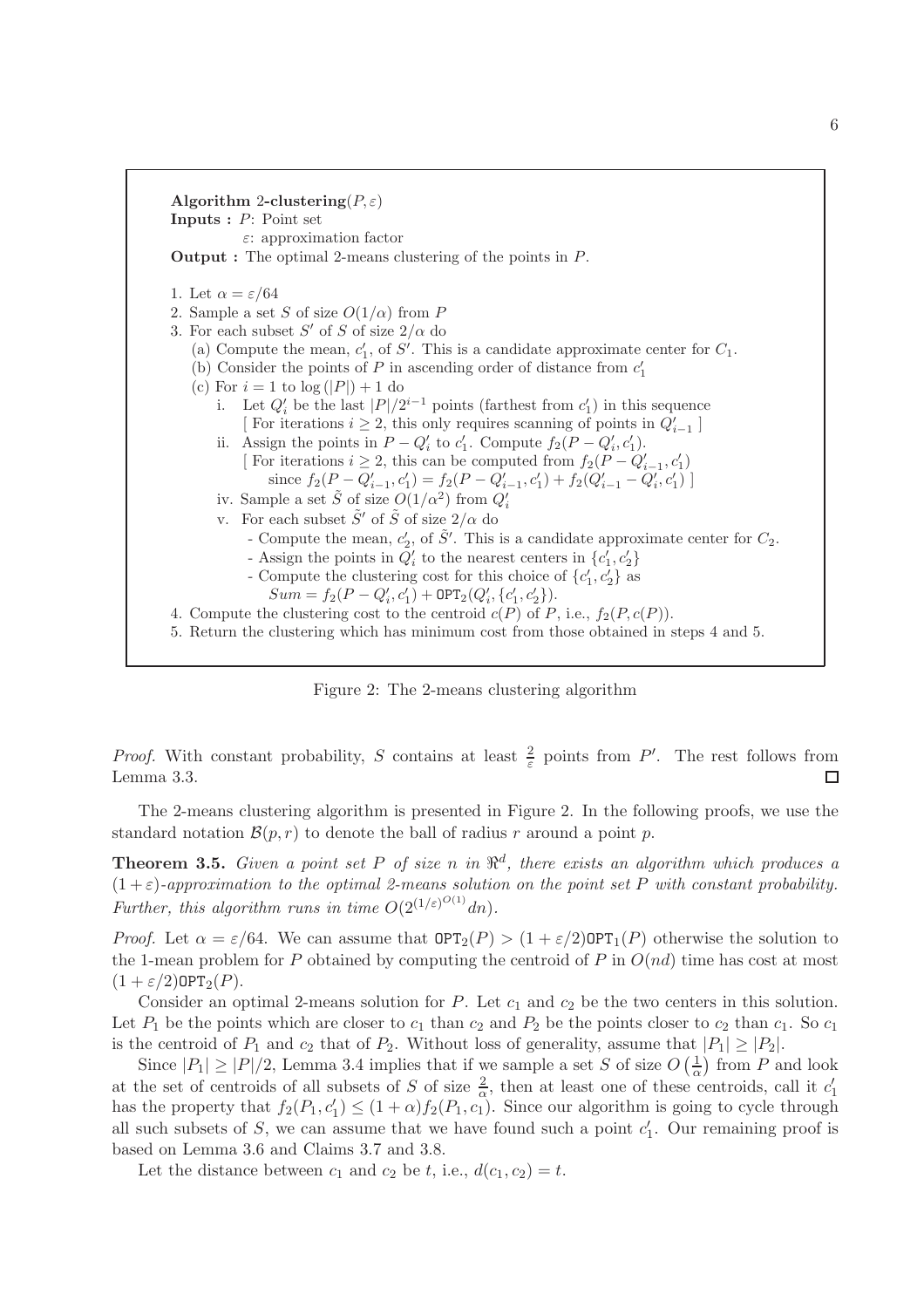$\Box$ 

**Lemma 3.6.**  $d(c_1, c'_1) \le t/4$ .

*Proof.* Suppose  $d(c_1, c'_1) > t/4$ . Equation (1) implies that

$$
f_2(P_1, c'_1) - f_2(P_1, c_1) = |P_1|d(c_1, c'_1)^2 \ge \frac{t^2|P_1|}{16}.
$$

But we also know that left hand side is at most  $\alpha f_2(P_1, c_1)$ . Thus we get  $t^2|P_1| \leq 16\alpha f_2(P_1, c_1)$ .

Applying Equation (1) once again, we see that

$$
f_2(P_1, c_2) = f_2(P_1, c_1) + t^2 |P_1| \le (1 + 16\alpha) f_2(P_1, c_1).
$$

Therefore,  $f_2(P, c_2) \leq (1 + 16\alpha) f_2(P_1, c_1) + f_2(P_2, c_2) \leq (1 + 16\alpha) \text{OPT}_2(P)$ . This contradicts the fact that  $\text{OPT}_1(P) > (1 + \varepsilon/2) \text{OPT}_2(P)$ .

This completes the proof of Lemma 3.6.

Now consider the ball  $\mathcal{B}(c'_1,t/4)$ . The previous lemma implies that this ball is contained in the ball  $\mathcal{B}(c_1, t/2)$  of radius  $t/2$  centered at  $c_1$ . So  $\mathcal{B}(c'_1, t/4)$  contains only points in  $P_1$ . Since we are looking for the point  $c_2$ , we can delete the points in this ball and hope that the resulting point set has a good fraction of points from  $P_2$ .

This is what we prove next. Let  $P'_1$  denote the point set  $P_1 - \mathcal{B}(c'_1, t/4)$ . Let  $P'$  denote  $P'_1 \cup P_2$ . As we noted above  $P_2$  is a subset of  $P'$ .

Claim 3.7.  $|P_2| \ge \alpha |P'_1|$ 

*Proof.* Suppose not, i.e.,  $|P_2| \le \alpha |P'_1|$ . Notice that

$$
f_2(P_1, c'_1) \ge f_2(P'_1, c'_1) \ge \frac{t^2|P'_1|}{16}.
$$

Since  $f_2(P_1, c'_1) \le (1 + \alpha) f_2(P_1, c_1)$ , it follows that

$$
t^2|P_1'| \le 16(1+\alpha)f_2(P_1,c_1)
$$
\n(2)

So,

$$
f_2(P, c_1) = f_2(P_1, c_1) + f_2(P_2, c_1)
$$
  
\n
$$
= f_2(P_1, c_1) + f_2(P_2, c_2) + t^2 |P_2|
$$
  
\n
$$
\leq f_2(P_1, c_1) + f_2(P_2, c_2) + t^2 \alpha |P'_1|
$$
  
\n
$$
\leq f_2(P_1, c_1) + f_2(P_2, c_2)
$$
  
\n
$$
+ 16\alpha(1 + \alpha) f_2(P_1, c_1)
$$
  
\n
$$
\leq (1 + 32\alpha) f_2(P_1, c_1) + f_2(P_2, c_2)
$$
  
\n
$$
\leq (1 + 32\alpha) \text{OPT}_2(P),
$$

where the second equation follows from Equation (1), while the second inequality follows from Inequality (2) and the fact that  $|P_2| \le \alpha |P'_1|$ . But this contradicts the fact that  $\text{OPT}_1(P)$  $(1 + \varepsilon/2)$ OPT<sub>2</sub> $(P)$ .

This completes the proof of Claim 3.7.

 $\Box$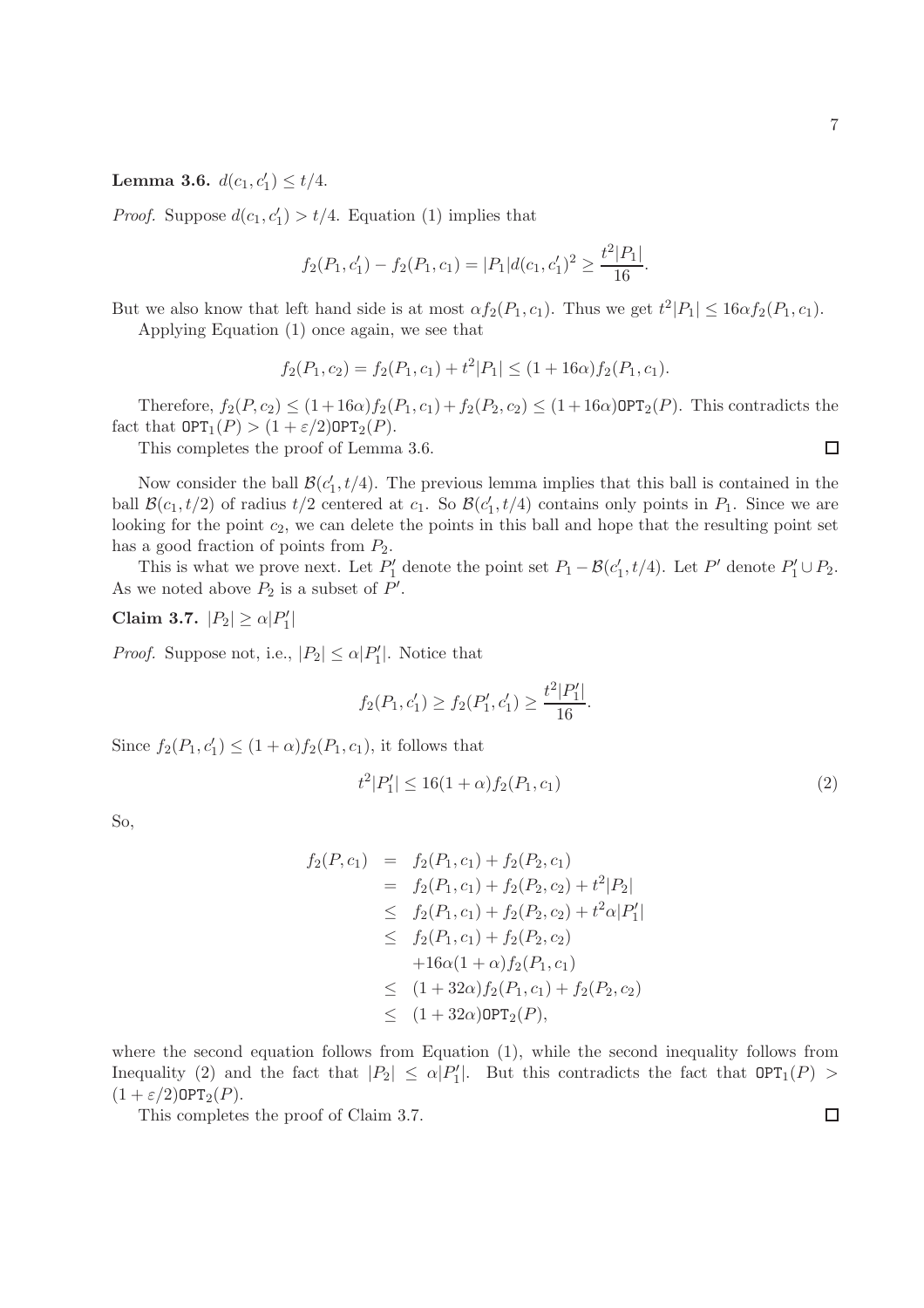The only problem is that we do not know the value of the parameter  $t$ . We will somehow need to guess this value and yet maintain the fact that our algorithm takes only linear amount of time.

We can assume that we have found  $c'_1$  (this does not require any assumption on t). Now we need to sample from  $P'$  (recall that  $P'$  is the set of points obtained by removing the points in  $P$ distant at most  $t/4$  from  $c'_1$ ). Suppose we know the parameter i such that  $\frac{n}{2^i} \leq |P'| \leq \frac{n}{2^{i-1}}$ .

Consider the points of P in descending order of distance from  $c'_1$ . Let  $Q_i'$  be the first  $\frac{n}{2^{i-1}}$  points in this sequence. Notice that P' is a subset of  $Q'_i$  and  $|P'| \ge |Q'_i|/2$ . Also we can find  $Q'_i$  in linear time (because we can locate the point at position  $\frac{n}{2^{i-1}}$  in linear time). Since  $|P_2| \ge \alpha |P'_1|$ , we see that  $|P_2| \ge \alpha |Q'_i|/4$ . Thus, Lemma 3.3 implies that it is enough to sample  $O\left(\frac{1}{\alpha^2}\right)$  points from  $Q'_i$ to locate  $c_2'$  (with constant probability of course).

But the problem with this scheme is that we do not know the value i. One option is try all possible values of i, which will imply a running time of  $O(n \log n)$  (treating the terms involving  $\alpha$  and d as constant). Also note that we cannot use approximate range searching because preprocessing takes  $O(n \log n)$  time.

We somehow need to combine the sampling and the idea of guessing the value of i. Our algorithm proceeds as follows. It tries values of i in the order  $0, 1, 2, \ldots$  In iteration i, we find the set of points  $Q'_i$ . Note that  $Q'_{i+1}$  is a subset of  $Q'_i$ . In fact  $Q'_{i+1}$  is the half of  $Q'_i$  which is farther from  $c'_1$ . So in iteration  $(i + 1)$ , we can begin from the set of points  $Q'_i$  (instead of P'). We can find the candidate point  $c'_2$  by sampling from  $Q'_{i+1}$ . Thus we can find  $Q'_{i+1}$  in time linear in  $|Q'_{i+1}|$  only.

Further in iteration i, we also maintain the sum  $f_2(P - Q'_i, c'_1)$ . Since  $f_2(P - Q'_{i+1}, c'_1) =$  $f_2(P - Q'_i, c'_1) + f_2(Q'_i - Q'_{i+1}, c'_1)$ , we can compute  $f_2(P - Q'_{i+1}, c'_1)$  in iteration  $i+1$  in time linear in  $Q'_{i+1}$ . This is needed because when we find a candidate  $c'_2$  in iteration  $i+1$ , we need to compute the 2-means solution when all points in  $P - Q'_{i}$  are assigned to  $c'_{1}$  and the points in  $Q'_{i}$  are assigned to the nearer of  $c'_1$  and  $c'_2$ . We can do this in time linear in  $|Q'_{i+1}|$  if we maintain the quantities  $f_2(P - Q'_i, c'_1)$  for all *i*.

Thus, we see that iteration i takes time linear in  $|Q'_i|$ . Since  $|Q'_i|$ 's decrease by a factor of 2, the overall running time for a given value of  $c'_1$  is  $O(2^{(1/\alpha)^{O(1)}}dn)$ . Since the number of possible candidates for  $c'_1$  is  $O(2^{(1/\alpha)^{O(1)}})$ , the running time is as stated.

Claim 3.8. The cost,  $\Delta$ , reported by the algorithm satisfies  $\text{OPT}_2(P) \leq \Delta \leq (1 + \alpha) \text{OPT}_2(P)$  with constant probability.

*Proof.* OPT<sub>2</sub> $(P) \leq \Delta$  is obvious as we are associating each point with one of the 2 centers being reported and accumulating the corresponding cost. Now, consider the case when we have the candidate center set where each center is a  $(1 + \alpha)$ -approximate centroid of its respective cluster. As we are associating each point to the approximate centroid of the corresponding cluster or a center closer than it, it follows that  $\Delta \leq (1 + \alpha) \text{OPT}_2(P)$ .  $\Box$ 

This also completes the proof of Theorem 3.5.

#### 3.1 General Properties of Clustering Problems

Our algorithms will work on any of clustering problems defined in Section 2 provided certain conditions are satisfied. We state these conditions in this section.

 $\Box$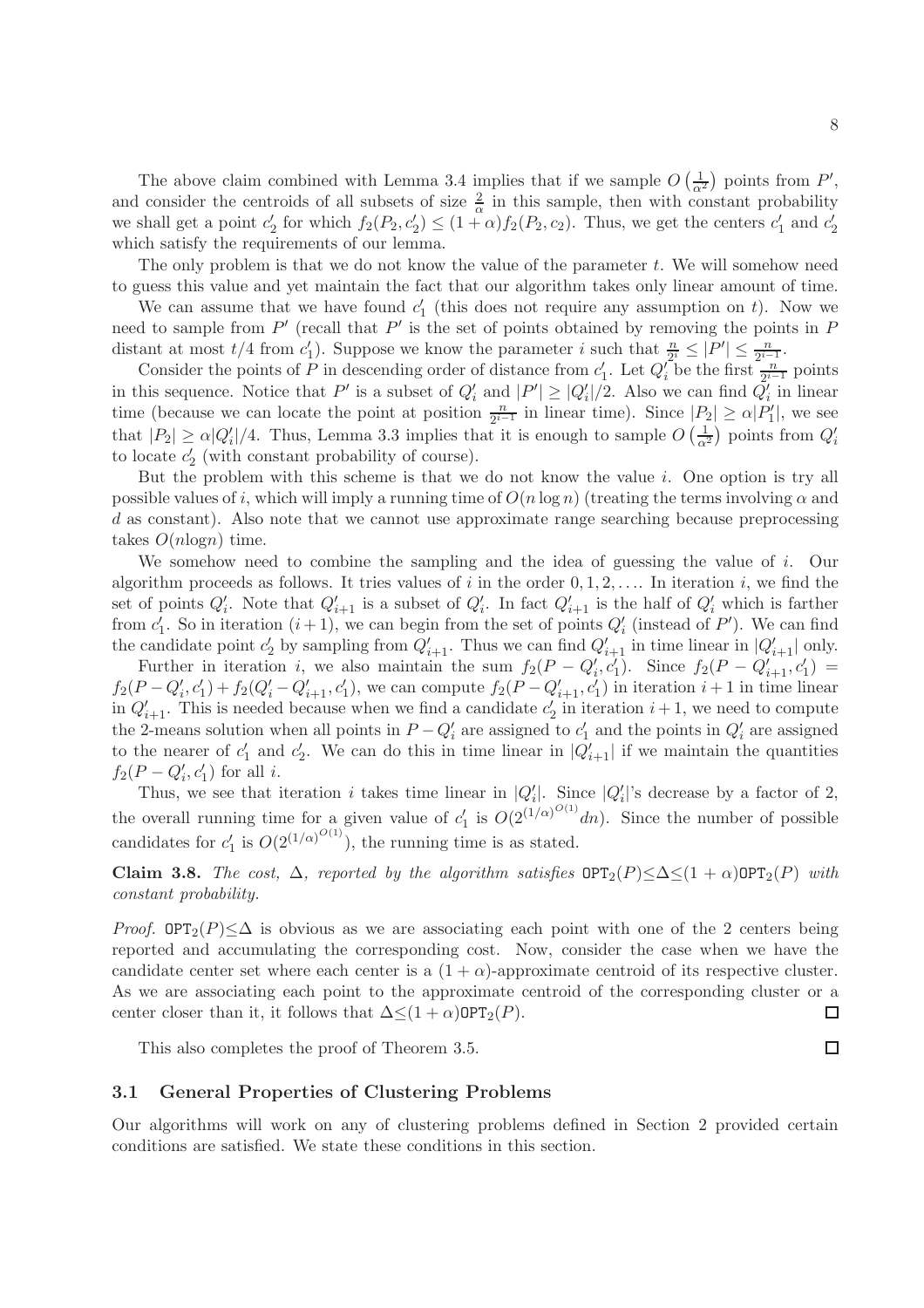**Definition 3.2.** We say that a point set P is  $(k, \alpha)$ -irreducible if  $\text{OPT}_{k-1}(P) \geq (1 + \delta \alpha) \text{OPT}_k(P)$ , where  $\delta$  is a constant determined by the nature of the clustering problem (e.g. k-median, k-means). Otherwise we say that the point set is  $(k, \alpha)$ -reducible.

Reducibility captures the fact that if P is  $(k, \alpha)$ -reducible for a small constant  $\alpha$ , then the optimal solution for  $\mathcal{C}(f, k-1)$  on P is close to that for  $\mathcal{C}(f, k)$  on P. So if we are solving the latter problem, it is enough to solve the former one. In fact, when solving the problem  $\mathcal{C}(f, k)$  on the point set P, we can assume that P is  $(k, \alpha)$ -irreducible, where  $\alpha = \frac{\epsilon}{8\delta k}$ . Indeed, suppose this is not the case. Let i be the highest integer such that P is  $(i, \alpha)$ -irreducible. Then,  $\mathsf{OPT}_k(P) \leq$  $(1+\delta\alpha)^{k-i}$ OPT<sub>i</sub> $(P) \leq (1+\varepsilon/4)$ OPT<sub>i</sub> $(P)$ . Therefore, if we can get a  $(1+\varepsilon/4)$ -approximation algorithm for  $\mathcal{C}(f, i)$  on input P, then we have a  $(1 + \varepsilon)$ -approximation algorithm for  $\mathcal{C}(f, k)$  on P. Thus it is enough to solve instances which are irreducible.

The first property that we want  $\mathcal{C}(f, k)$  to satisfy is a fairly obvious one – it is always better to assign a point in  $P$  to the nearest center. We state this more formally as follows :

**Closeness Property**: Let Q and Q' be two disjoint set of points, and let  $q \in Q$ . Suppose x and x' are two points such that  $d(q, x) > d(q, x')$ . Then the cost function f satisfies the following property

$$
f(Q, x) + f(Q', x') \ge f(Q - \{q\}, x) + f(Q' \cup \{q\}, x').
$$

This is essentially saying that in order to find a solution, it is enough to find the set of k centers. Once we have found the centers, the actual partitioning of  $P$  is just the Voronoi partitioning with respect to these centers. It is easy to see that the k-means problem and the k-median problem (both the continuous and the discrete versions) satisfy this property.

We desire two more properties from  $\mathcal{C}(f, k)$ . The first property says that if we are solving  $\mathcal{C}(f, 1)$ , then there should be a simple random sampling algorithm. The second property says that suppose we have approximated the first i centers of the optimal solution closely. Then we should be able to easily extract the points in  $P$  which get assigned to these centers. We describe these properties in more detail below.

One of the key ingredients of the 2-means clustering algorithm described in the previous section (Lemma 3.3) is the ability to derive an approximate center for a set of points using a small (constant size) random sample from the point set. The generalization of this requirement is formally presented below.

**Random Sampling Procedure:** There exists a procedure  $A$  that takes as input a parameter  $\alpha$  (a constant), and a set of points  $R \in \mathbb{R}^d$  of size  $\lambda_\alpha$ . A produces as output, another set of points called  $\text{core}(R)$ , of constant size,  $\beta_{\alpha}$ . A satisfies the condition that if R is a random sample obtained from a set  $Q$ , then with constant probability there is at least one point  $c \in \text{core}(R)$  such that  $\text{OPT}_1(Q, \{c\}) \leq (1+\alpha)\text{OPT}_1(Q)$ . Further the time taken by A to produce  $\text{core}(R)$  from R is at most  $O(\eta_\alpha \cdot dn)$ , where n is the size of Q and  $\eta_\alpha$  is a constant.

As described in the previous section, if we take a random sample R of size  $\lambda_{\alpha} = 2/\alpha$  points from the point set and compute its centroid,  $\text{core}(R)$  of size  $\beta_{\alpha} = 1$ , then with constant probability, this centroid is a  $(1 + \alpha)$ -approximation to the mean of point set.

In the course of our algorithm, the set Q will not be explicitly known - instead we sample from a superset  $P \supseteq Q$ . We will sample a slightly larger set of points from P and then we isolate a  $\lambda_{\alpha}$  subset that consists only of points in Q and supply this to the Random Sampling Procedure. Although we are not directly sampling from Q, our sampling/isolation procedure must ensure that all  $\lambda_{\alpha}$  subsets of Q are equally likely in the same way if we had directly sampled from Q.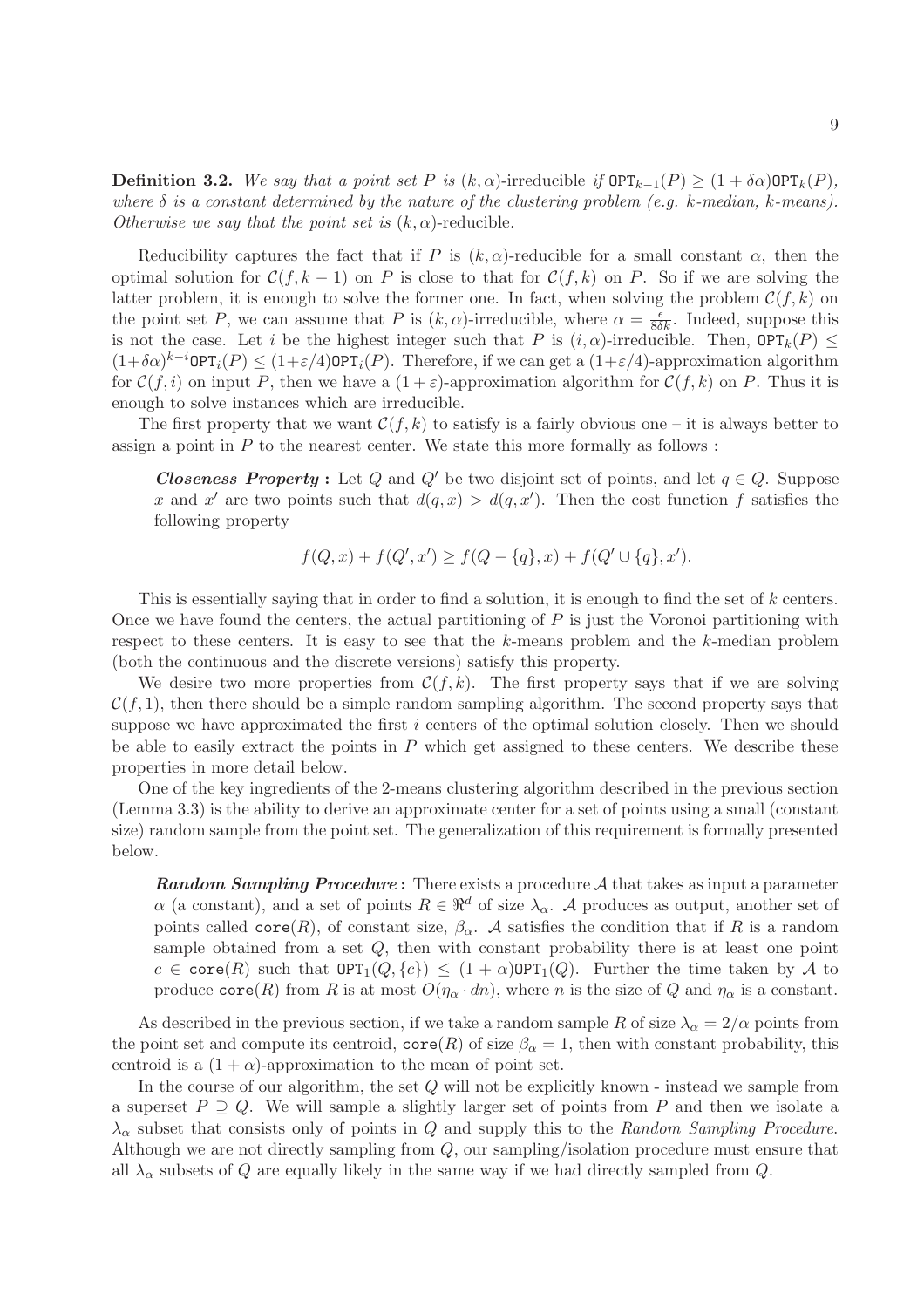Procedure Superset Sampling( $P, \alpha, \theta$ ) **Inputs :** Point set P, constants  $\alpha, \theta, \theta < 1$ , approximation ratio  $\varepsilon$ . **Output :** A set of points called  $CEM(P, \alpha, \theta)$ , of constant size  $O(2^{\left(\frac{\lambda_{\alpha}}{\theta}\right)^{O(1)}}\beta_{\alpha})$ . 1. Choose a sample S of size  $O(\frac{4\lambda_{\alpha}}{\theta})$  from P. 2. Consider all possible subsets of size  $\lambda_{\alpha}$  of S. There are  $O(2^{\left(\frac{\lambda_{\alpha}}{\theta}\right)^{O(1)}})$  of these. 3. For each of the subsets  $S'$  do, Generate a candidate center set for the 1-center for the clustering problem using the Random Sampling Procedure,  $\mathcal A$  (using  $\varepsilon$ ). 4. Return the union of all these candidate center sets.

Figure 3: The Superset Sampling Procedure

Figure 3 describes a procedure to determine a set of candidate approximate centers using the Random Sampling Procedure when there are extraneous points. We call this the Superset Sampling Procedure.

Remark 3.1. Note that the only property we require the clustering problem to exhibit is the existence of a Random Sampling Procedure. The Superset Sampling Procedure implicitly uses the Random Sampling Procedure for the clustering problem under consideration.

The following lemma shows that one of the subsets considered by the Superset Sampling Procedure must give a close enough approximation to the optimal 1-center solution for Q.

**Lemma 3.9.** (Superset Sampling Lemma) Let  $\mathsf{core}(S')$  be the center set generated using the Random Sampling Procedure on sampled subset S'. Then, the following event happens with constant probability

$$
\min_{c' \in \operatorname{core}(S'): S' \subset S, |S'| = \lambda_\alpha} f(Q, c') \leq (1+\alpha)\operatorname{OPT}_1(Q).
$$

*Proof.* With constant probability, S contains at least  $\lambda_{\alpha}$  points from Q, the required sample size. Clearly the set  $S'$  of  $\lambda_{\alpha}$  points is equiprobable amongst all the point sets of the same size in Q (obtained with replacement). The rest follows from the Random Sampling Procedure for the clustering problem. □

We will later see that our generalized algorithm yields a running time of  $O(2^{(k/\varepsilon)^{O(1)}}nd)$  when  $\lambda_{\alpha}=O(\left(\frac{1}{\alpha}\right)$  $\frac{1}{\alpha}$ ,  $O(1)$ ,  $\beta_{\alpha} = O(2^{\left(\frac{1}{\alpha}\right)^{O(1)}})$ ,  $\eta_{\alpha} = O(2^{\left(\frac{1}{\alpha}\right)^{O(1)}})$  and  $\theta = O(\frac{\alpha^{O(1)}}{k})$  $\frac{\lambda(1)}{k}$ ).

Another important property of the 2-means clustering algorithm described in the previous section is the ability to obtain a random sample of points from the smaller cluster after carefully removing some points and then performing random sampling. Once we have approximated the center of the larger cluster, we can remove enough of its points from around this center. This leaves us with a point set, such that the smaller cluster forms a constant fraction of this point set.

We now generalize this property. Consider the optimal  $k$ -clustering of a point set,  $P$ , where  $i$ centers are fixed (these correspond to the centers that have already been approximated) and  $k - i$ centers are free to be selected from the centers of the optimal solution (these correspond to the centers that are yet to be determined). We refer to the clusters centered at the fixed points as fixed clusters and the clusters centered at the free centers as free clusters (see Figure 4). There exists a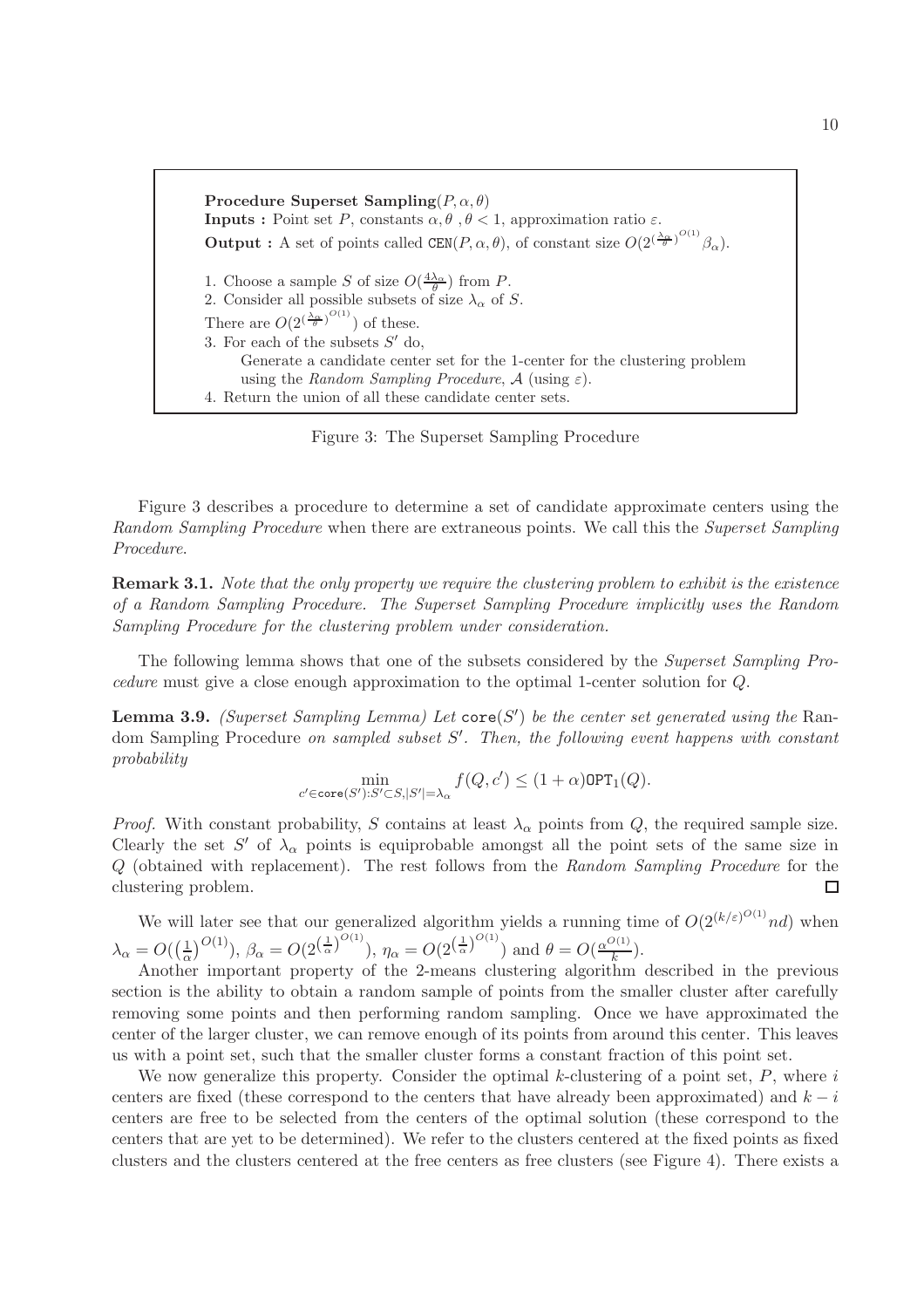value r such that if we construct balls of radius r around the  $i$  fixed centers, then these balls contain enough points  $(S)$  of the fixed clusters, such that the free clusters form a constant fraction of the remaining points lying outside these balls  $(P - S)$ . This allows us to obtain a random sample of points from the largest free cluster of the required constant size by taking a constant size random sample from the remaining point set. This generalization is formally stated below.



Figure 4: Tightness Property: Fixed clusters with centers  $c'_1, c'_2, \ldots, c'_i$  and free clusters with centers  $c_{i+1}, \ldots, c_k$ 

**Tightness Property**: Let P be a set of points which is  $(k, \alpha)$ -irreducible for some constant α. Consider an optimal solution to  $C(f, k)$  on P and let  $C = \{c_1, \ldots, c_k\}$  be the centers in this solution. Suppose we have a set of i points  $C'_i = \{c'_1, \ldots, c'_i\}$ , such that  $\text{OPT}_k(P, \tilde{C}_i) \leq$  $(1+\alpha/k)^i$ OPT<sub>k</sub> $(P)$ , where  $\widetilde{C}_i = \{c'_1, \ldots, c'_i, c_{i+1}, \ldots, c_k\}$ . Let  $P'_1, \ldots, P'_k$  be the partitioning of P if we choose  $C_i$  as the set of centers (in other words this is the Voronoi partitioning of P with respect to  $\tilde{C}_i$ ). We assume w.l.o.g. that  $P'_{i+1}$  is the largest cluster amongst  $P'_{i+1}, \ldots, P'_{k}$ . Then there exists a set of points  $S$  such that the following conditions hold :

- (a) S is contained in  $P'_1 \cup ... \cup P'_i$ .
- (b) Let  $x \in S, x' \in P S$ . Then,  $d(x, \{c'_1, \ldots, c'_i\}) \leq d(x', \{c'_1, \ldots, c'_i\})$ .
- (c)  $P-S$  contains at most  $\frac{|P'_{i+1}|}{\alpha^{O(1)}}$  points of  $P'_1 \cup ... \cup P'_i$ .

We show the existence of the tightness property for the k-means clustering problems.

Lemma 3.10. The k-means and discrete k-means clustering problems satisfy the tightness property.

*Proof.* We essentially need to show the existence of the desired set  $S$ , described in the definition above.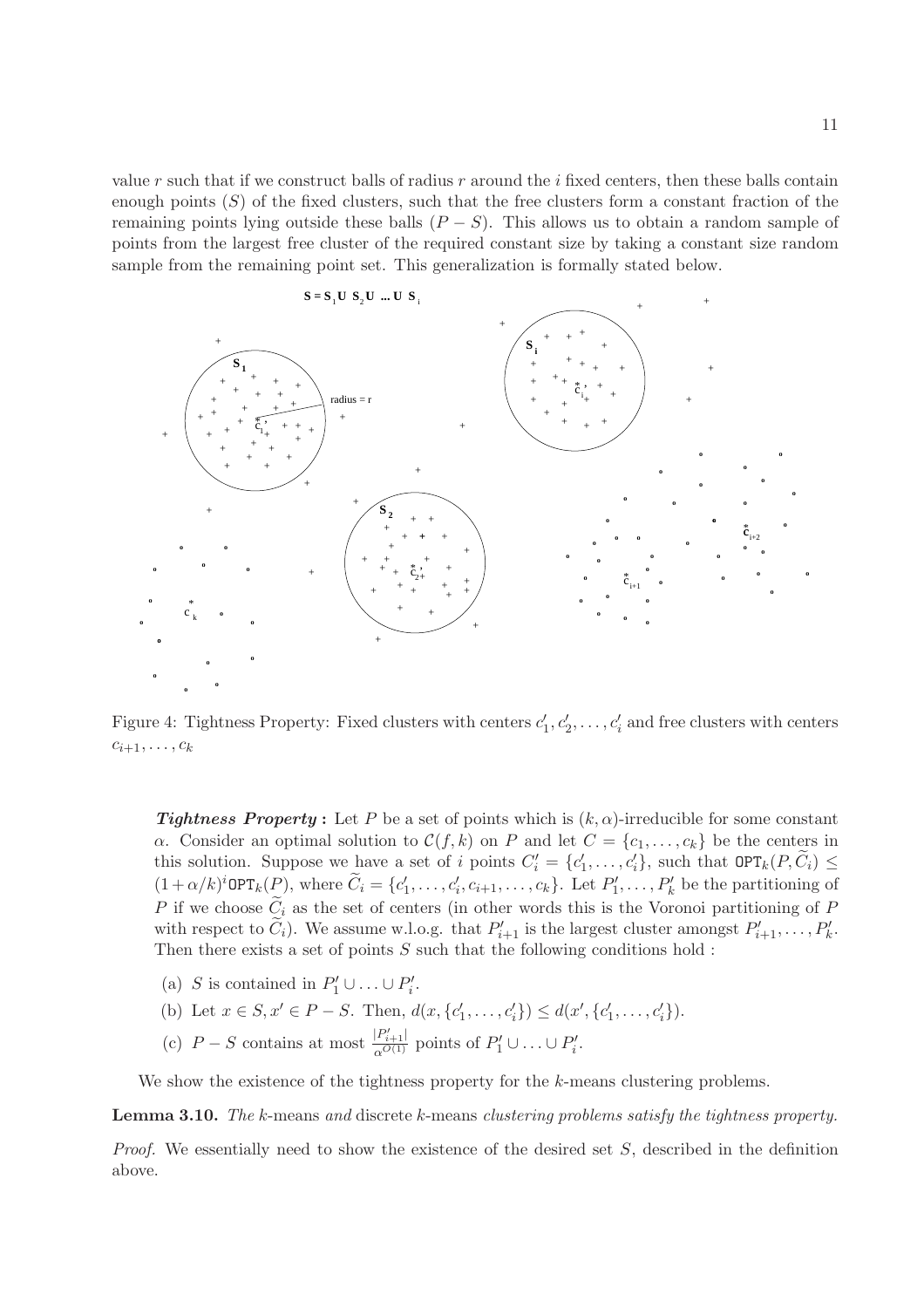Recall that in the discrete version of the problem,  $f_2(Q, x) = \infty$  when x is not a point of the input point set. Consider the closest pair of centers between the sets  $C'\backslash C'_i$  and  $C'_i$  – let these centers be  $c_l$  and  $c'_r$  respectively. Let  $t = d(c_l, c'_r)$ . Let S be the set of points  $\mathcal{B}(c'_1, t/4) \cup \cdots \cup \mathcal{B}(c'_i, t/4)$ .

Clearly, S is contained in  $P'_1 \cup \cdots \cup P'_i$ . This shows (a). Also, for any  $x \in S, x' \in P - S$ ,  $d(x, \{c'_1, \ldots, c'_i\}) \leq d(x', \{c'_1, \ldots, c'_i\})$ . This proves (b).

Suppose  $P-S$  contains more than  $|P_1|/\alpha^2$  points of  $P'_1 \cup \cdots \cup P'_i$ . In that case, these points are assigned to centers at distance at least  $t/4$ . It follows that  $\mathsf{OPT}_k(P, C')$  is at least  $\frac{t^2|P_l|}{16\alpha^2}$ . This implies that  $t^2|P_l| \leq 16\alpha^2 \text{OPT}_k(P, C')$ . Let  $m_l$  be the centroid of  $P_l$ . Further, let  $T_l$  be the average cost paid by  $P_l$  when the center is its centroid, i.e.,  $T_l = \frac{\sum_{p \in P_l} d(p,m_l)^2}{|P_l|}$  $\frac{1}{|P_l|}$ . Observe that  $f_2(P_l, c_l) =$  $|P_l|(T_l + d(c_l, m_l)^2)$ . Therefore, if we assign the points in  $P_l$  from  $c_l$  to  $c'_r$ , the increase in cost is

$$
|P_l| (d(c'_r, m_l)^2 - d(c_l, m_l)^2) \leq |P_l| ((d(c'_r, c_l) + d(c_l, m_l))^2 - d(c_l, m_l)^2)
$$
  

$$
\leq |P_l| (t^2 + 2td(c_l, m_l))
$$

We know that the first term above, i.e.,  $|P_l|t^2$  is at most  $16\alpha^2\text{OPT}_k(P, C')$ . We now need to bound the second term only. We consider two cases

- $t \leq \alpha d(c_l, c_m)$ : In this case,  $|P_l| \cdot 2td(c_l, m_l) \leq 2\alpha d(c_l, m_l)^2 |P_l| \leq 2\alpha f_2(P_l, c_l) \leq 2\alpha \text{OPT}_k(P, C').$
- $t > \alpha d(c_l, c_m)$ : In this case,  $|P_l| \cdot 2td(c_l, m_l) \leq \frac{2t^2|P_l|}{\alpha} \leq 32\alpha \text{OPT}_k(P, C').$

Thus, in either case, the cost increases by at most

 $48\alpha \text{OPT}_k(P, C') \leq 48\alpha (1 + \alpha/k)^i \text{OPT}_k(P) \leq 48\alpha (1 + \alpha/k)^k \text{OPT}_k(P) \leq 144\alpha \text{OPT}_k(P).$ 

But this contradicts the fact that P is  $(k, \alpha)$ -irreducible for  $\delta = 144$ . This proves the tightness □ property.

We now make some important observations about the *Tightness Property* in the case when there are multiset (coincident) points. These observations are important in solving the weighted versions of the clustering problems efficiently (cf. Section 7).

**Observation 3.1.** In a multiset clustering problem, given a set of  $k$  centers, there always exists an optimal clustering (for these k centers) in which all the points that share the same coordinates are assigned to the same center.

By the Closeness Property, every point is assigned to its closest center. Now, if there are two centers equidistant from a point, it does not matter which center they get assigned to as this does not change the cost of the solution. Therefore we can always modify an optimal clustering to get another clustering with the same cost in which all the points that share the same coordinates are assigned to the same center.

Observation 3.2. In a multiset clustering problem, the Tightness Property can be extended to ensure that all coincident points either belong to S or to  $P-S$ , i.e., they are not split between S and  $P-S$ .

This follows from the fact that the optimal clustering is determined by the Voronoi partitioning of the point set (Closeness Property ) and Observation 3.1 above.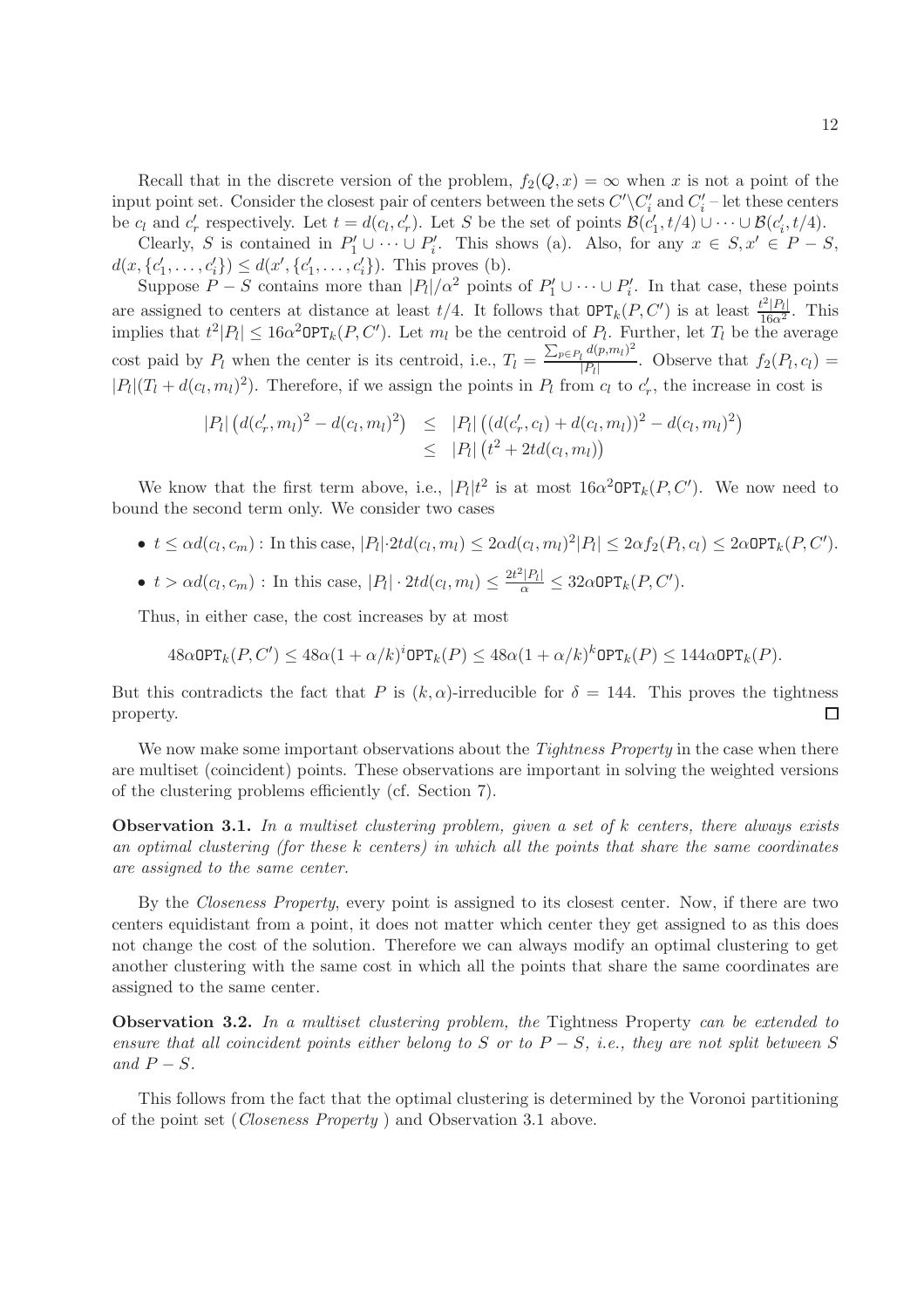## 4 A General Algorithm for Clustering

We show that if a clustering problem  $\mathcal{C}(f, k)$  satisfies the conditions stated in the previous section, then there is an algorithm which for any fixed  $\varepsilon > 0$ , produces with constant probability, a solution within  $(1+\varepsilon)$  factor of the optimal cost. The running time of this algorithm is  $O(2^{\left(\frac{k}{\varepsilon}\right)^{O(1)}} \cdot dn)$ .

Fix a clustering problem  $C(f, k)$ . Fix an instance consisting of a set P of n points in  $\mathbb{R}^d$ . Suppose we are given a constant  $\varepsilon > 0$ . We present a brief outline of the algorithm.

#### 4.1 Outline

We can assume that the solution is irreducible, i.e., removing one of the centers does not create a solution which has cost within a small factor of the optimal solution.

We start with  $k$  optimal (unknown) centers. In each iteration, we will consider the optimal clustering formed by i currently known centers and  $k - i$  optimal (unknown) centers. Call this the optimal clustering of the current iteration. Our goal will be to approximate the next largest cluster, so that the resulting clustering is an approximation to the optimal clustering of the current iteration. We will bound the overall approximation factor to within a factor of  $(1+\varepsilon)$  of the optimal clustering.

One of the main challenges is to accurately estimate the centers of the (optimal) clustering that may have widely varying sizes [3, 21]. In order to obtain a linear time algorithm, this must be done efficiently.

Suppose we have found centers  $c'_1, \ldots, c'_i$ . As the clustering problem satisfies the tightness property, we know that there exists a value  $r$  such that the points at a distance of at most  $r$ from  $\{c'_1, \ldots, c'_i\}$  (set S of the tightness property) get assigned to  $c_1, \ldots, c_i$  by the optimal solution induced by the centers of the optimal solution  $\{c_1, \ldots, c_k\}$ . So, we can delete these points. Without loss of generality, we assume that the largest cluster from amongst those centered around the unknown clusters  $\{c_{i+1}, \ldots, c_k\}$  is centered around  $c_{i+1}$ . Let  $P'_{i+1}$  be this cluster. Now we can show that among the remaining points, the size of  $P'_{i+1}$  is significant. Therefore, we can use random sampling to obtain a center  $c'_{i+1}$  which is a pretty good estimate of  $c_{i+1}$ . Of course we do not know the value of r, and so a naive implementation of this idea gives an  $O(n(\log n)^k)$  time algorithm.

To obtain a linear time algorithm, we reason as follows. As mentioned above, we can not guess the parameter  $r$ . So we try to guess the size of the point set obtained by removing the points in the balls of radius r centered at  $\{c_1, \ldots, c_i\}$ , i.e. we try to guess the size of  $P-S$ . So we work with the remaining point set with the hope that the time taken for this remaining point set will also be small and so the overall time will be linear. Now, we describe the actual clustering algorithm.

#### 4.2 The Algorithm

The algorithm is described in Figures 5 and 6. Figure 5 is the main algorithm. The inputs are the point set P, k and an approximation factor  $\varepsilon$ . Let  $\alpha$  denote  $\frac{\varepsilon}{8\delta k}$ , where  $\delta$  is a suitable constant depending on the nature of the clustering problem, as determined by the irreducibility of the clustering problem (see Definition 3.2). The algorithm k-clustering( $P, k, \varepsilon$ ) tries to find the highest i such that P is  $(i, \alpha)$ -irreducible. In that case it is enough to find i centers only. Since we do not know this value of i, the algorithm tries all possible values of i.

We now describe the algorithm Irred-k-clustering( $Q, m, k, C, \alpha$ , Sum). We have found a set C of  $k - m$  centers already. The points in  $P - Q$  have been assigned to C. We need to assign the remaining points in Q. The case  $m = 0$  is clear. In Step 2, we try to find a new center that is a  $(1 + \alpha/k)$ -approximation to the 1-center of the next largest cluster using the Superset Sampling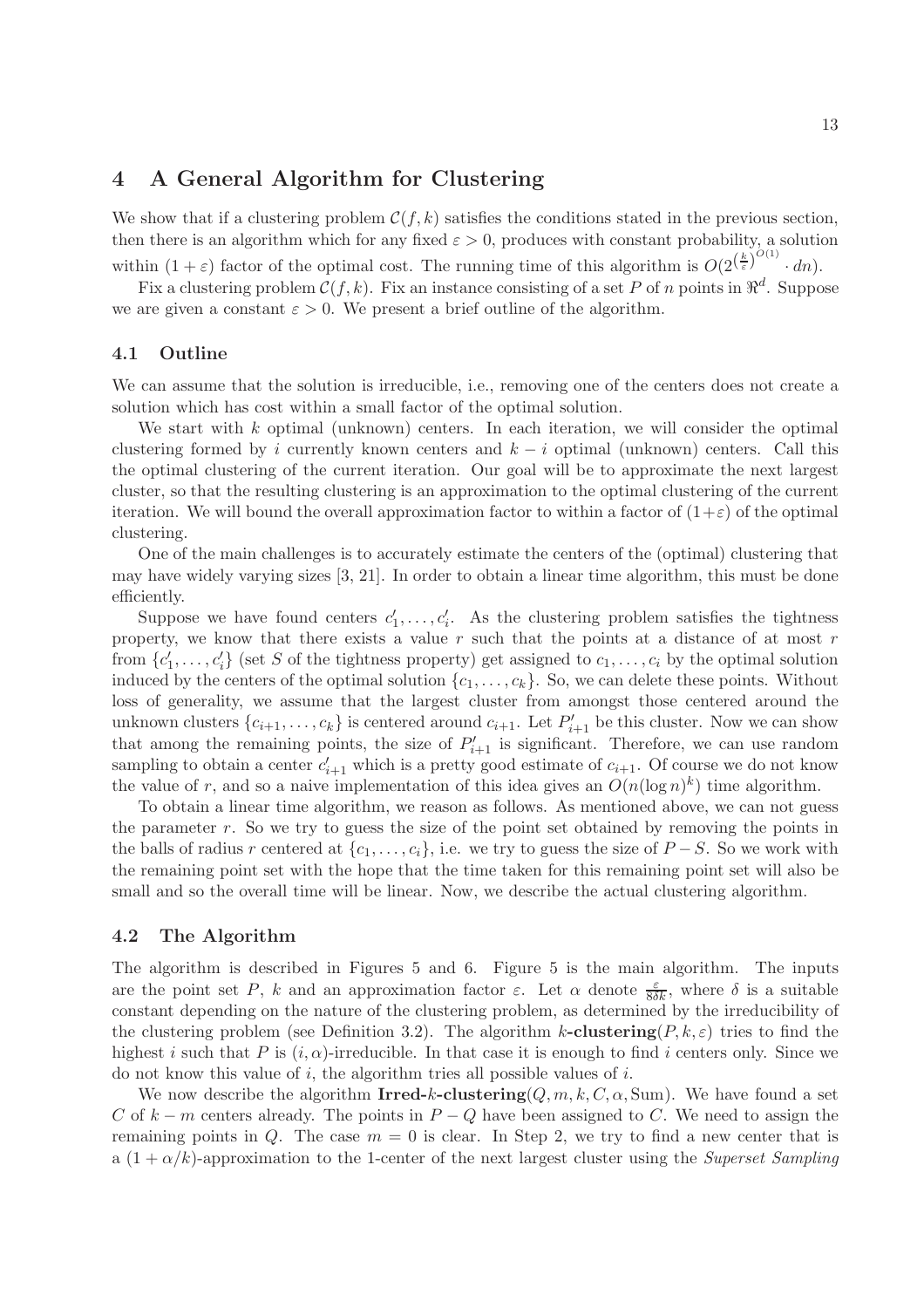Algorithm k-clustering $(P, k, \varepsilon)$ **Inputs :** Point set P, number of clusters k, approximation ratio  $\varepsilon$ . **Output :**  $k$ -clustering of  $P$ . 1. For  $i=1$  to  $k$  do Obtain the clustering Irred-k-clustering  $(P, i, i, \phi, \varepsilon/(8\delta k), 0)$ . 2. Return the clustering which has minimum cost.

Figure 5: The k-clustering Algorithm

Procedure and the Random Sampling Procedure for the clustering problem. This will work provided a good fraction of the points in  $Q$  do not get assigned to  $C$ . If this is not the case then in Step 3, we assign half of the points in  $Q$  to  $C$  and call the algorithm recursively with this reduced point set. For the base case, when  $|C| = 0$ , as  $P_1$  is the largest cluster, we can obtain the candidate centers by invoking  $\text{CEN}(Q, \alpha/k, 1/k)$  instead. This is tackled in Step 2. Step 3 is not performed in this case, as there are no centers.

### 4.3 Analysis and Proof of Correctness

We can now show that if we have the Random Sampling Procedure described above, then we can get a  $(1+\varepsilon)$ -approximation algorithm for the clustering problem with constant probability. Further the running time of the algorithm is  $O(2^{(\frac{k}{\varepsilon})^{O(1)}}dn)$ .

**Theorem 4.1.** Suppose a point set P is  $(k, \alpha)$ -irreducible. Then the algorithm **Irred-k-clustering** $(P, k, k, \emptyset, \alpha, 0)$  returns a solution to the clustering problem  $\mathcal{C}(f, k)$  on input P of cost at most  $(1+\alpha)$ OPT<sub>k</sub> $(P)$  with probability  $\gamma^k$ , where  $\gamma$  is a constant.

*Proof.* Consider an optimal solution to  $\mathcal{C}(f, k)$  on input P. Let the centers be  $\mathcal{K} = \{c_1, \ldots, c_k\}$  and let these partition the point set P into clusters  $P_1, \ldots, P_k$  respectively. The only source of randomization in our algorithm is the invocations to the *Superset Sampling Procedure* (see Lemma 3.9). Recall that the desired event in the superset sampling lemma happens with constant probability. For ease of exposition, we shall assume that this desired event in fact always happens when we invoke this procedure. At the end of this proof, we will compute the actual probability with which our algorithm succeeds. Thus, unless otherwise stated, we assume that the desired event in the superset sampling lemma always happens.

Observe that when we call **Irred-k-clustering** with input  $(P, k, k, \emptyset, \alpha, 0)$ , it gets called recursively again several times (although with different parameters). Let  $W$  be the set of all calls to **Irred-k-clustering** when we start it with input  $(P, k, k, \emptyset, \alpha, 0)$ . Let  $\mathcal{W}_i$  be those calls in  $\mathcal{W}$  in which the parameter  $C$  (i.e., the set of centers already found) has size  $i$ .

For all values of i, our algorithm shall maintain the following invariant :

**Invariant**: The set  $W_i$  contains a call in which the list of parameters  $(Q, m, k, C, \alpha, Sum)$ has the following properties :

(1) If the optimal solution, K, is  $(k, \alpha)$ -irreducible and  $C'_i = \{c'_1, \ldots, c'_i\}$  is a set of i known centers then there exists a set  $C_i'' = \{c_{i+1}, \ldots, c_k\}$  of  $k - i$  unknown centers,  $C_i'' \subseteq \mathcal{K}$ , such that  $\text{OPT}_k(P, \tilde{C}_i) \leq (1 + \alpha/k)^i \text{OPT}_k(P)$ , where  $\tilde{C}_i = C'_i \cup C''_i$ .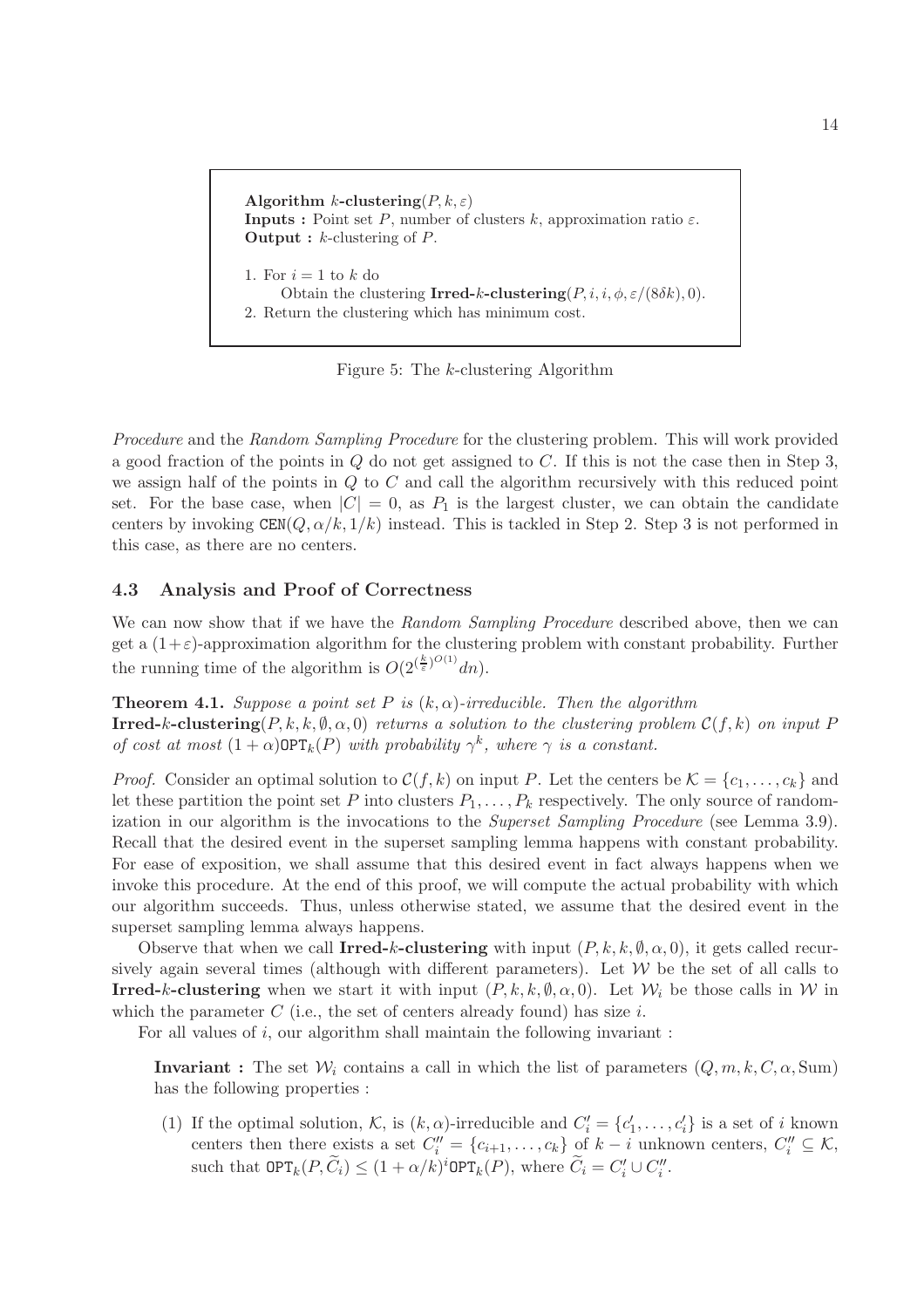

Figure 6: The irreducible  $k$ -clustering algorithm

(2) Let  $P'_1, \ldots, P'_k$  be the partitioning of P if we choose  $C_i$  as the set of centers (in other words this is the Voronoi partitioning of  $P$  with respect to  $C_i$ ), where  $C_i$  is as defined above. Then the set  $P - Q$  is a subset of  $P'_1 \cup \cdots \cup P'_i$ .

Clearly, if we show that the invariant holds for  $i = k$ , then we are done. It holds trivially for  $i = 0$ . Suppose the invariant holds for some fixed i. We shall show that the invariant holds for  $(i + 1)$  as well. We assume w.l.o.g. that  $P'_{i+1}$  is the largest cluster amongst  $P'_{i+1} \cup \cdots \cup P'_{k}$ . Our algorithm approximates the center of  $P'_{i+1}$  and we show that this center when added to  $C'_{i}$  forms the required set of centers  $C'_{i+1}$  for the next iteration.

As the invariant holds for i, there exist parameter lists in  $\mathcal{W}_i$  which satisfy the invariant properties mentioned above. Consider any such parameter list. As the conditions of the Tightness Property are met, there exists a set S contained in  $P'_1 \cup \cdots \cup P'_i$  such that  $P-S$  contains at most  $|P'_{i+1}|/\alpha$  points of  $P'_1 \cup \cdots \cup P'_i$ . Let  $\overline{P}$  denote  $P-S$ .

We show in Claim 4.2 that the invariant properties imply that Q contains all the points of  $P'_{i+1} \cup \cdots \cup P'_{k}$ . Further, in Claim 4.3, we show that  $P'_{i+1}$  forms a constant fraction of the points of  $\bar{P}$ , i.e.,  $|P'_{i+1}| \geq \frac{\alpha^{O(1)}}{k}$  $\frac{P(1)}{k}|\bar{P}|$ . It follows that  $|P'_{i+1}| \geq \frac{\alpha^{O(1)}}{k}$  $\frac{\overline{P(1)}}{k}$  |  $\overline{P} \cap Q$ |. So, if we knew  $\overline{P}$ , then we could get a point  $c'_{i+1}$  which is a  $(1 + \alpha/k)$  approximation to  $c_{i+1}$  (as the 1-center of the cluster  $P'_{i+1}$ ) by sampling  $O((\lambda_{\alpha/k}k/\alpha^{O(1)}))$  points from  $\overline{P} \cap Q$ , and generating the candidate center set of size  $O(2^{(\frac{k}{\alpha}\lambda_{\alpha/k})^{O(1)}}\beta_{\alpha/k})$  as described by the Random Sampling Procedure and the Superset Sampling *Procedure.* But of course we do not know  $\overline{P}$ .

Note that we actually only require a constant factor approximation to  $\bar{P} \cap Q$ . Amongst the parameter lists in  $\mathcal{W}_i$  satisfying the invariant conditions mentioned above, choose a list  $(Q, m, k, C, \alpha, Sum)$ for which  $|Q|$  is smallest.

Note that condition (b) of the tightness property suggests that when we consider the points in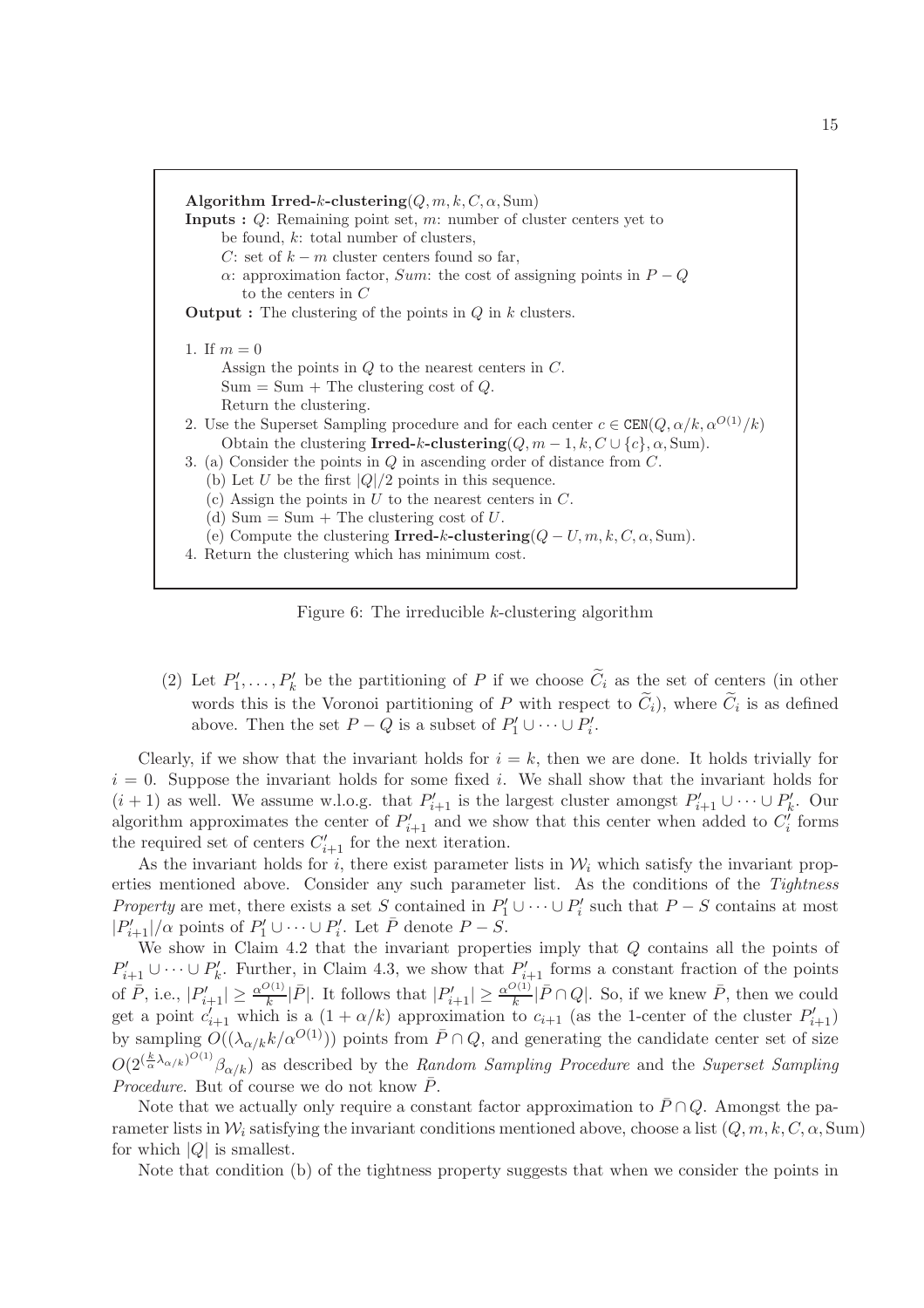P (and therefore Q) in order of distance from the centers in  $C_i'$ , then the points of S are closer than the points of  $\bar{P}$ . Therefore, we can eliminate half the remaining points of  $Q$  in order of distance from these centers until we get to a factor 2 approximation to  $\bar{P} \cap Q$ . This is done recursively in Step 3 of the algorithm. In fact, a call to the algorithm Irred-k-clustering that corresponds to Q being a factor 2 approximation to  $\bar{P} \cap Q$  corresponds to a parameter list  $(Q, m, k, C, \alpha, Sum)$  in  $\mathcal{W}_i$ , satisfying the invariant conditions, for which |Q| is smallest. We prove this in Lemma 4.4.

Note that this is similar to the process of eliminating points in order of distance from the approximate center of the larger cluster till we get to a constant fraction of the points in the second cluster in the 2-means clustering algorithm described in Section 3.

We now formally prove the above claims.

Claim 4.2.  $P'_{i+1} \cup \cdots \cup P'_k$  is contained in  $\bar{P} \cap Q$ .

*Proof.* We already know that S is contained in  $P'_1 \cup \cdots \cup P'_i$ . Therefore,  $P'_{i+1} \cup \cdots \cup P'_k$  is contained in  $\overline{P}$ . Moreover, from invariant (2), we have that  $P'_{i+1} \cup \cdots \cup P'_{k} \subseteq Q$ . Claim 4.2 follows.  $\Box$ 

**Claim 4.3.** 
$$
|P'_{i+1}| \geq \frac{\alpha^{O(1)}}{k} |\bar{P}|.
$$

*Proof.* By the tightness property, we know that there are at most  $|P'_{i+1}|/\alpha$  elements of  $P'_1 \cup ... \cup P'_i$ in  $\bar{P}$ . Therefore, since  $P'_{i+1}, \ldots, P'_{k}$  are the clusters associated with the centers in  $C''_{i}$  and  $P'_{i+1}$  is the largest of these clusters, we have  $|\bar{P}| \leq |P'_{i+1}|/\alpha^{O(1)} + |P'_{i+1}| + \ldots + |P'_{k}| \leq |P'_{i+1}|/\alpha^{O(1)} + k|P'_{i+1}| \leq$  $\frac{k}{\alpha^{O(1)}}|P'_{i+1}|.$ 

This proves Claim 4.3.

Recall that we are considering the parameter list  $(Q, m, k, C, \alpha, Sum)$  in  $W_i$ , satisfying the invariant conditions, for which  $|Q|$  is smallest.

Lemma 4.4.  $|\bar{P} \cap Q| > |Q|/2$ .

*Proof.* Suppose not, i.e.,  $|\bar{P} \cap Q| < |Q|/2$ .

**Claim 4.5.** Consider the points in  $Q$  sorted in ascending order of the distance from  $C$ . Let  $U$  be the first  $|Q|/2$  points in this order. Then U does not contain a point of  $\bar{P} \cap Q$ .

Proof. Follows from condition (b) of the Tightness Property for the clustering problem and the assumption that  $|\bar{P} \cap Q| \leq |Q|/2$ .  $\Box$ 

So, if U is as defined in the claim above, then  $\bar{P} \cap Q$  is a subset of  $Q-U$ . Since  $P'_{i+1} \cup \cdots \cup P'_{k}$  is contained in  $\bar{P} \cap Q$  (because of Claim 4.2 and the fact that Q is in the parameter list which satisfies the invariant for i), it follows that  $P'_{i+1} \cup \cdots \cup P'_{k}$  is a subset of  $Q - U$ . Thus, the parameter list  $(Q-U, C, k, m, \alpha, Sum)$  which is formed in Step 3(e) of the algorithm satisfies the invariant for i as well, i.e., it is in  $C_i$ . But this violates the fact that  $(Q, C, k, m, \alpha, Sum)$  was the parameter list satisfying the invariant for i in  $C_i$  for which  $|Q|$  is smallest.

This proves Lemma 4.4.

The lemma above implies that  $|\bar{P} \cap Q| \ge |Q|/2$ . Combined with Claim 4.3, we get  $|P'_{i+1}| \ge$  $\alpha^{O(1)}|Q|$  $\frac{C|Q|}{4k}$ . The superset sampling lemma combined with the claim above imply that by sampling  $O(\lambda_{\alpha/k}k/\alpha^{O(1)})$  points from Q and generating the candidate center set as described by the Random Sampling Procedure, A, for the clustering problem, we shall get a point  $c'_{i+1}$  such that  $f(P'_{i+1}, c'_{i+1}) \leq (1 + \alpha/k)f(P'_{i+1}, c_{i+1}),$  where  $c_{i+1} \in C''_i$  is the center of  $P'_{i+1}$  in the optimal clustering induced by  $C_i$ . This is done in the *Superset Sampling Procedure*. This is the

$$
\Box
$$

 $\Box$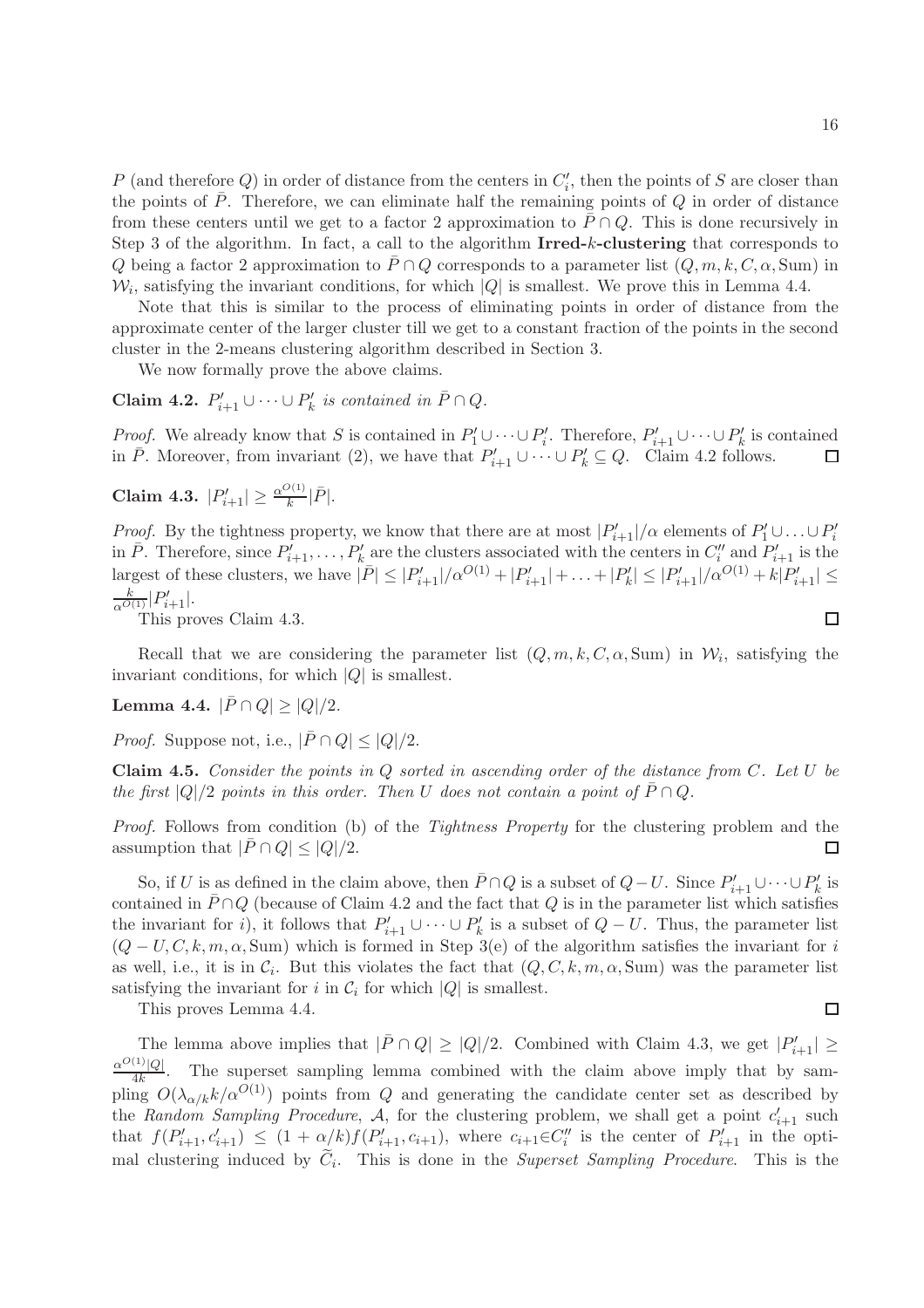case handled by the Step 2 in the algorithm Irred-k-clustering. In this case the algorithm is called again with parameters  $(Q, m-1, k, C \cup \{c'_{i+1}\}, \alpha, \text{Sum})$ . It is easy to see now that this parameter list satisfies the invariant for  $i + 1$ . The set of known centers  $C'_{i+1}$  for the next iteration is  $C_i' \cup \{c_{i+1}'\}$  and the set of unknown centers  $C_{i+1}''$  is  $C_i'' \setminus \{c_{i+1}\}\$ . Since  $f(P'_{i+1}, c'_{i+1}) \leq$  $(1 + \alpha/k) f(P'_{i+1}, c_{i+1})$  and the clustering problem satisfies the closeness property, it follows that  $\text{OPT}_k(P, C'_{i+1} \cup C''_{i+1}) \leq (1+\alpha/k) \text{OPT}_k(P, C_i) \leq (1+\alpha/k)^{i+1} \text{OPT}_k(P)$ . Thus we have shown that the invariant holds for all values of i.

As we mentioned earlier, a parameter list  $(Q, m, k, C, \alpha, Sum)$  which satisfies the invariant for  $i = k$  has the desired centers in C.

It is easy to verify that the cost reported by the algorithm  $\text{OPT}_k(P, C)$  satisfies

$$
\text{OPT}_k(P) \le \text{OPT}_k(P,C) \le (1+\alpha/k)^k \text{OPT}_k(P) \le (1+2\alpha) \text{OPT}_k(P) \le (1+\varepsilon/4) \text{OPT}_k(P).
$$

This proves the correctness of our algorithm. We just need to calculate the probability with which the algorithm is called with such a parameter list.

Note that the only source of randomness in **Irred-k-clustering** is in the Step  $2(a)$ . The sampling gives the desired result with constant probability (according to Lemma 3.9). Further each time we execute Step 2, we decrease  $m$  by 1. So, in any sequence of successive recursive calls, there can be at most  $k$  invocations of Step 2. Now, we have just shown that there is a parameter list in  $\mathcal{W}_k$  for which C contains a set of centers close to the optimal clusters. Let us look at the sequence of recursive calls which have resulted in this parameter list. In these sequence of calls, as we mentioned above, there are  $k$  invocations of the random sampling. Each of these work correctly with constant probability. Therefore, the probability that we actually see this parameter list during the execution of this algorithm is  $\gamma^k$  for some constant  $\gamma$ .

This completes the proof of Theorem 4.1

Now we establish the running time of our algorithm.

**Theorem 4.6.** The algorithm Irred-k-clustering when called with parameters  $(P, k, k, \emptyset, \alpha, 0)$ runs in time  $O(2^{(k/\alpha)^{O(1)}}dn)$ , where  $n = |P|$ .

*Proof.* Let  $T(n,m)$  be the running time of our algorithm on input  $(Q, m, k, C, \alpha, Sum)$  where  $n =$ |Q|. Then in the invocation of Superset Sampling Procedure in Step 2, we have  $u(k, \alpha)$  subsets of the sample, where  $u(k,\alpha) = O(2^{(\lambda_{\alpha/k}\frac{k}{\alpha})^{O(1)}})$ . Computation of the candidate center set from any set S' takes  $O(\eta_{\alpha/k} \cdot nd)$  time. Steps 3(a)-(d) take  $O(nd)$  time. Therefore we get the recurrence

$$
T(n,m) = O(u(k,\alpha) \cdot \beta_{\alpha/k}) T(n,m-1) + T(n/2,m) + O(u(k,\alpha) \cdot \eta_{\alpha/k} \cdot nd).
$$

Let  $\lambda_{\alpha}$  =  $O(1/\alpha^{O(1)}), \ \beta_{\alpha}$  =  $O(2^{(1/\alpha)^{O(1)}})$  and  $\eta_{\alpha}$  =  $O(2^{(1/\alpha)})$ Choose  $c =$  $O(2^{(k/\alpha)^{\gamma}})$  to be large enough, for a suitable constant  $\gamma$ , such that

$$
T(n,m) \le c \cdot T(n,m-1) + T(n/2,m) + c \cdot nd.
$$

We claim that  $T(n,m) \leq c^m \cdot 2^{3m^2} \cdot nd$ . The proof is by induction. Consider the base cases.  $T(n, 0) = knd$  as there are no more centers to be determined and the points only need to be assigned to the closest center. Also,  $T(0, m) = 0$  as there are no points and therefore it holds vacuously. For the inductive step, suppose that the claim holds for  $T(n', m') \forall n', \forall m' < m$  and it holds for  $T(n', m') \forall n' < n, \forall m'.$  Then, we are required to show that

$$
c^{m} \cdot 2^{3m^2} \cdot nd \ge c \cdot c^{m-1} \cdot 2^{3(m-1)^2} \cdot nd + c^m \cdot 2^{3m^2} \cdot \frac{n}{2}d + c \cdot nd.
$$

$$
\Box
$$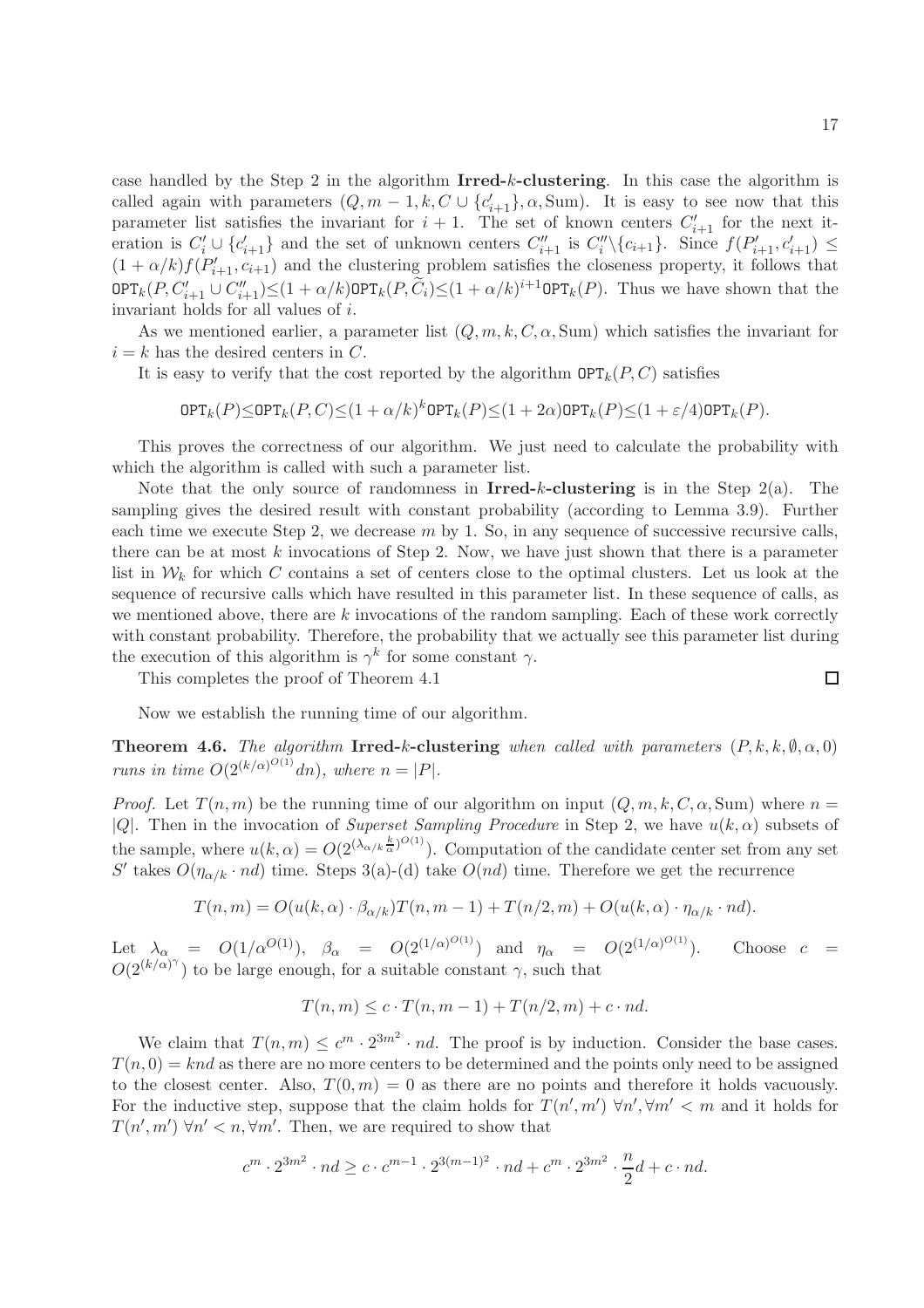For this, it suffices to show that  $2^{3m^2} \ge 2^{3(m-1)^2} + 2^{3m^2-1} + 1$  which clearly holds for  $m \ge 1$ .

It follows that 
$$
T(n,k)
$$
 is  $O(2^{(k/\alpha)^{O(1)}}dn)$  when  $\lambda_{\alpha} = O(1/\alpha^{O(1)})$ ,  $\beta_{\alpha} = O(2^{(1/\alpha)^{O(1)}})$  and  $\eta_{\alpha} = O(2^{(1/\alpha)^{O(1)}})$ .

We can now state our main Theorem.

Theorem 4.7. For a clustering problem satisfying the Closeness Property, Tightness Property and for which there exists a Random Sampling Procedure, a  $(1 + \varepsilon)$ -approximate solution for a point set P in  $\mathbb{R}^d$  can be found in time  $O(2^{(k/\varepsilon)^{O(1)}}dn)$ , with constant probability.

*Proof.* We can run the algorithm Irred-k-clustering  $c^k$  times for some constant c to ensure that it yields the desired result with constant probability. This still keeps the running time  $O(2^{(k/\alpha)^{O(1)}}dn)$ . So let us assume this algorithm gives the desired solution with constant probability.

Notice that the running time of our main algorithm in Figure 5 is also  $O(2^{(k/\alpha)^{O(1)}}dn)$ . We just have to show that it is correct.

Let i be the highest index for which P is  $(i, \alpha)$ -irreducible. So, it follows that

$$
\text{OPT}_i(P) \le (1 + \delta k \alpha) \text{OPT}_{i+1}(P) \le \cdots \le (1 + \delta k \alpha)^{k-i} \text{OPT}_k(P) \le (1 + \varepsilon/4) \text{OPT}_k(P).
$$

Further, we know that the algorithm Irred-k-clustering on input  $(P, i, i, \emptyset, \alpha, 0)$  yields a set of i centers C for which  $\text{OPT}_k(P, C) \leq (1 + \varepsilon/4) \text{OPT}_i(P)$ . Therefore, we get a solution of cost at most  $(1 + \varepsilon/4)(1 + \varepsilon/4) \text{OPT}_i(P) \leq (1 + \varepsilon) \text{OPT}_i(P)$ . This proves the Theorem  $(1 + \varepsilon/4)(1 + \varepsilon/4)$ OPT<sub>k</sub> $(P) \le (1 + \varepsilon)$ OPT<sub>k</sub> $(P)$ . This proves the Theorem.

We now give applications to various clustering problems. We show that these clustering problems satisfy the tightness property and admit a random sampling procedure as described in the previous section.

For the k-means clustering problem, the random sampling procedure follows from Lemma 3.3 shown by Inaba et al [14], and the tightness property follows from Lemma 3.10. This leads to the following Corollary to Theorem 4.7.

**Corollary 4.8.** Given a point set P of n points in  $\mathbb{R}^d$ , a  $(1+\varepsilon)$ -approximate solution to the k-means clustering problem can be found in time  $O(2^{(k/\varepsilon)^{O(1)}}dn)$ , with constant probability.

## 5 k-median Clustering

As described earlier, the clustering problem  $C(f, k)$  is said to be the k-median problem if  $f(Q, x) =$  $\sum_{q\in Q} d(q, x)$ . We now exhibit the Random Sampling Procedure and the Tightness Property for this problem leading to the following Corollary to Theorem 4.7.

**Corollary 5.1.** Given a point set P of n points in  $\mathbb{R}^d$ ,  $a(1+\varepsilon)$ -approximate solution to the k-median clustering problem can be found in time  $O(2^{(k/\varepsilon)^{O(1)}}dn)$ , with constant probability.

### 5.1 Random Sampling Procedure

Badoiu et al. [3] showed that a small random sample can be used to get a close approximation to the optimal 1-median solution. Given a set of points P, let  $AvgMed(P)$  denote  $\frac{\text{OPT}_1(P)}{|P|}$ , i.e., the average cost paid by a point towards the optimal 1-median solution.

**Lemma 5.2.** [3] Let P be a set of points in  $\mathbb{R}^d$ , and  $\varepsilon$  be a constant between 0 and 1. Let X be a random sample of  $O(1/\varepsilon^3 \log 1/\varepsilon)$  points from P. Then with constant probability, the following two events happen: (i) The flat  $span(X)$  contains a point x such that  $\text{OPT}_1(P, \{x\}) \leq (1+\varepsilon)\text{OPT}_1(P)$ . and (ii) X contains a point y at distance at most  $2$ AvgMed(P) from x.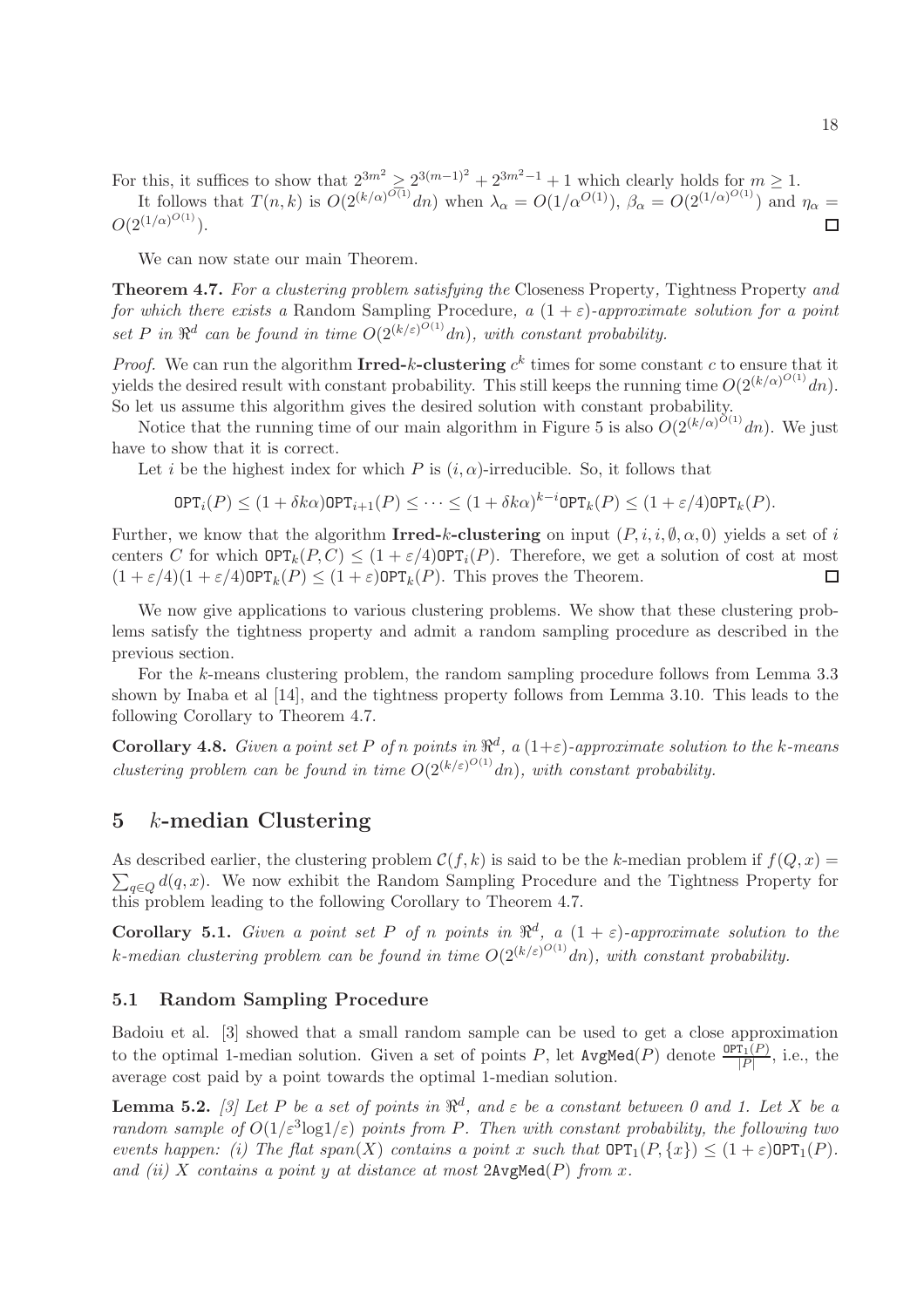We now show that if we can upper and lower bound  $ArgMed(P)$  up to constant factors, then we can construct a small set of points such that at least one of these is a good approximation to the optimal center for the 1-median problem on P.

**Lemma 5.3.** Let P be a set of points in  $\mathbb{R}^d$  and X be a random sample of size  $O(1/\varepsilon^3 \log 1/\varepsilon)$  from P. Suppose we know numbers a and b such that  $a \leq \text{AvgMed}(P) \leq b$ . Then, we can construct a set Y of  $O(2^{(1/\varepsilon)^{O(1)}}\log(b/\varepsilon a))$  points such that with constant probability there is at least one point  $z \in X \cup Y$  satisfying  $\mathsf{OPT}_1(P,\{z\}) \leq (1+2\varepsilon)\mathsf{OPT}_1(P)$ . Further, the time taken to construct Y from X is is  $O(2^{(1/\varepsilon)^{O(1)}}\log(b/\varepsilon a)d)$ .

Proof. Our construction is similar to that of Badoiu et al. [3]. We can assume that the result stated in Lemma 5.2 holds (because this happens with constant probability). Let x and y be as in Lemma 5.2.

We will carefully construct candidate points around the points of X in  $span(X)$  in an effort to get within close distance of  $x$ .

For each point  $p \in X$ , and each integer i in the range  $[\lfloor \log_{4}^{\epsilon} a \rfloor, \lceil \log b \rceil]$  we do the following – let  $t = 2^i$ . Consider the grid  $G_p(t)$  of side length  $\epsilon t/(4|X|) = O(t\epsilon^4 \log(1/\epsilon))$  in  $span(X)$ centered at  $p$ . We add all the vertices of this grid lying within distance at most 2t from  $p$  to our candidate set  $Y$ . This completes the construction of  $Y$ . The number of vertices in a grid  $G_p(t)$  is  $O(2t/ (t \epsilon^4 \log(1/\varepsilon)))^{O(1/\varepsilon^3 \log 1/\varepsilon)} = O(2^{(1/\varepsilon)^{O(1)}})$ . The number of such grids considered is  $O((1/\varepsilon^3 \log 1/\varepsilon) \cdot \log(4b/\varepsilon a))$ . Hence the total size of Y is  $O(2^{(1/\varepsilon)^{O(1)}} \log (b/\varepsilon a))$ . The time taken to construct Y from X is proportional to the number of points in Y and hence  $O(2^{(1/\varepsilon)^{O(1)}}\log(b/\varepsilon a)d)$ .

We now show the existence of the desired point  $z \in X \cup Y$ . Consider the following cases:

1.  $d(y, x) \leq \epsilon A \mathsf{vgMed}(P)$ : Using triangle inequality, we see that

$$
f(P, y) \le f(P, x) + |P|d(y, x) \le (1 + 2\varepsilon) \text{OPT}_1(P).
$$

Therefore y itself is the required point.

2.  $d(y,x) > \varepsilon$ AvgMed $(P)$ : Consider the value of i such that  $2^{i-1} \leq$ AvgMed $(P) \leq 2^i$  – while constructing Y, we must have considered this value of i for all points in X. Let  $t = 2^i$ . Clearly,  $t/2 \leq$ AvgMed $(P) \leq t$ .

Observe that  $d(y, x) \leq 2$ AvgMed $(P) \leq 2t$ . Therefore, in the manner by which we have constructed  $G_y(t)$ , there must be a point  $p \in G_y(t)$  for which  $d(p, x) \leq \varepsilon t/2 \leq \varepsilon$ AvgMed $(P)$ . This implies that

$$
f(P, p) \le f(P, x) + |P|d(x, p) \le (1 + 2\varepsilon) \text{OPT}_1(P).
$$

Hence p is the required point.

This completes the proof of Lemma 5.3.

We now show the existence of the random sampling procedure.

**Theorem 5.4.** Let P be a set of n points in  $\mathbb{R}^d$ , and let  $\varepsilon$  be a constant,  $0 < \varepsilon < 1/12$ . There exists an algorithm which given a random sample, R, of  $O((\frac{1}{\varepsilon})^{O(1)})$  points from P constructs a set of points  $\text{core}(R)$  such that with constant probability there is a point  $x \in \text{core}(R)$  satisfying  $f(P, x) \leq (1+O(\varepsilon))$ OPT<sub>1</sub> $(P)$ . Further, the time taken to construct  $\text{core}(R)$  from R is  $O(2^{(1/\varepsilon)^{O(1)}}d)$ .

$$
\Box
$$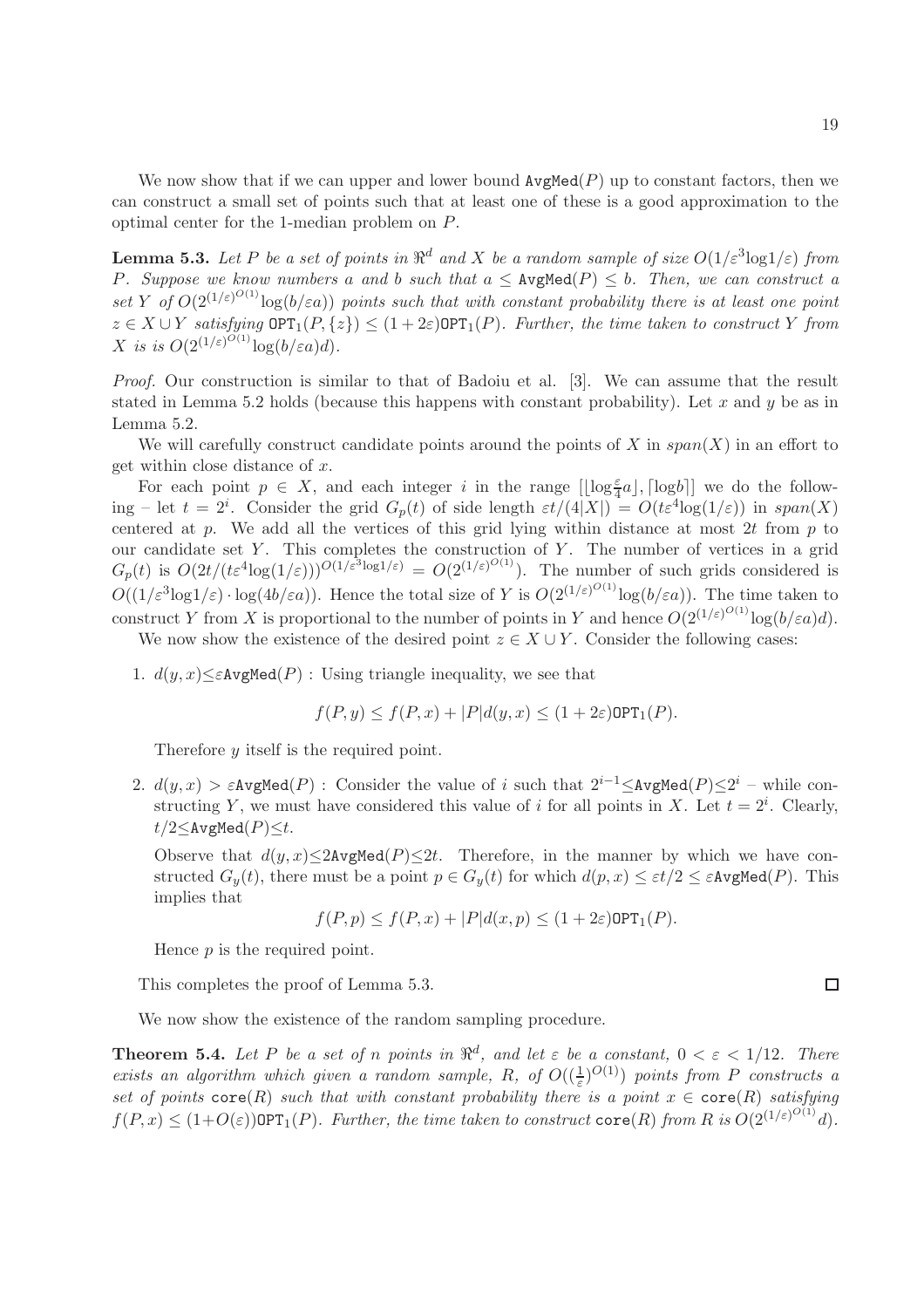*Proof.* Consider the optimal 1-median solution for  $P - \text{let } c$  be the center in this solution. Let T denote  $\texttt{AvgMed}(P)$ . Consider the ball  $B_1$  of radius  $T/\varepsilon^2$  around c. Let  $P'$  be the points of  $P$ contained in  $B_1$ . It is easy to see that  $|P'| \ge (1 - \varepsilon^2)n$ .

Let R be a random sample of size  $1/\varepsilon + 1$  points from P. We split R into two parts. Let p be a random point of R and Q be the remaining  $1/\varepsilon$  points. Then clearly p and Q are random samples of P having size 1 and  $1/\varepsilon$  respectively.

With constant probability,  $p$  lies in  $P'$ . With constant probability, the points of  $Q$  also lie in P'. So we assume that these two events happen. Let  $v = \sum_{q \in Q} d(q, p)$ . We want to show that v is actually close to  $AvgMed(P)$ .

Let  $B_2$  denote the ball of radius  $\varepsilon T$  centered at p. One of the following two cases must happen:

- There are at least  $2\varepsilon|P'|\text{ points of }P'\text{ outside }B_2:\text{ In this case, with constant probability, the }$ sample Q contains a point outside  $B_2$ . Therefore,  $v \geq \varepsilon T$ . Also notice that any two points in  $B_1$  are at distance at most  $2T/\varepsilon^2$  from each other. So,  $v \leq 2T|Q|/\varepsilon^2$ . We choose  $a = \frac{v\varepsilon^2}{2|Q|}$  $2|Q|$ and  $b = v/\varepsilon$ . Notice that  $b/a$  is  $O(1/\varepsilon^{O(1)})$ . We can now use the Lemma 5.3 to construct the desired core set.
- There are at most  $2\varepsilon|P'|$  points of P' outside  $B_2$ : Suppose  $d(p, c) \leq 4\varepsilon T$ . In this case  $f(P, p) \leq (1 + O(\varepsilon))$ OPT<sub>1</sub> $(P)$  and we are done. So assume this is not the case. Note that the number of points outside  $B_2$  is at most  $|P - P'| + 2\varepsilon|P'| \le \varepsilon^2 n + 2\varepsilon(1 - \varepsilon^2)n \le 3\varepsilon n$ . Now suppose we assign all points of  $P$  from  $c$  to  $p$ . Let us see the change in cost. The distance the points in  $B_2$  have to travel decreases by at least  $d(c, p) - 2\varepsilon R$ . The increase in the distance for points outside  $B_2$  is at most  $d(c, p)$ . So the overall decrease in cost is at least

$$
|B_2|(d(c, p) - 2\varepsilon R) - (n - |B_2|)d(c, p) > 0
$$

if we use  $|B_2| \ge n(1-3\varepsilon)$  and  $d(c, p) \ge 4\varepsilon R$ . This yields a contradiction because c is the optimal center. Thus we are done in this case as well.

This proves Theorem 5.4.

Thus we have shown the existence of the random sampling procedure.

#### 5.2 Tightness Property

We now show the tightness property.

**Lemma 5.5.** The k-median clustering problem, having cost function  $f_1(Q, x) = \sum_{q \in Q} d(q, x)$  satisfies the tightness property.

Proof. We need to show the existence of the desired set S.

Consider the closest pair of centers between the sets  $C_i\setminus C'_i$  and  $C'_i$  – let these centers be  $c_l$  and  $c'_r$  respectively. Let  $t = d(c_l, c'_r)$ . Let S be the set of points  $\mathcal{B}(c'_1, t/4) \cup \cdots \cup \mathcal{B}(c'_i, t/4)$ , i.e., the points which are distant at most  $t/4$  from  $C'_{i} = \{c'_{1}, \ldots, c'_{i}\}.$ 

Clearly, S is contained in  $P'_1 \cup \cdots \cup P'_i$ . This shows (a). Also, for any  $x \in S, x' \in P - S$ ,  $d(x, \{c'_1, \ldots, c'_i\}) \leq d(x', \{c'_1, \ldots, c'_i\})$ . This proves (b).

Suppose  $P-S$  contains more than  $|P_l|/\alpha$  points of  $P'_1 \cup \cdots \cup P'_{i}$ . In that case, these points are assigned to centers at distance at least  $t/4$ . It follows that  $\mathsf{OPT}_k(P, \widetilde{C}_i)$  is at least  $\frac{t|P_i|}{4\alpha}$  $rac{|P_l|}{4\alpha}$ . This implies that  $t|P_l| \leq 4\alpha \text{OPT}_k(P, \tilde{C}_i)$ . But then if we assign all the points in  $P_l$  to  $c'_r$ , the cost increases by at most

$$
|P_l|t \leq 4\alpha \text{OPT}_k(P, \widetilde{C}_i) \leq 4\alpha (1+\alpha/k)^i \text{OPT}_k(P) \leq 4\alpha (1+\alpha/k)^k \text{OPT}_k(P) \leq 12\alpha \text{OPT}_k(P).
$$

$$
\qquad \qquad \Box
$$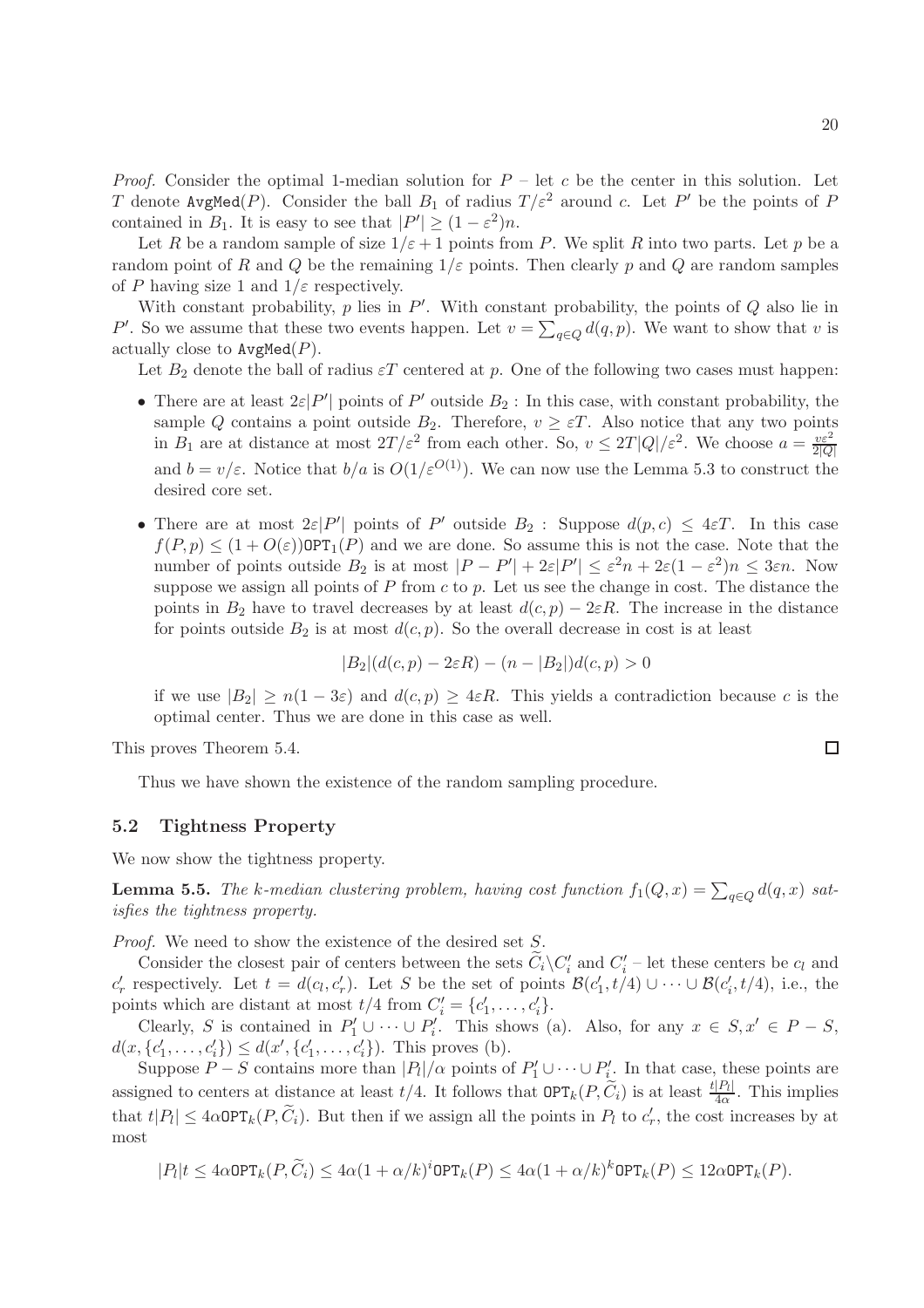But this contradicts the fact that P is  $(k, \alpha)$ -irreducible for  $\delta = 12$ . This proves the tightness property.  $\Box$ 

#### 5.3 Applications to the 1-median Problem

In this section, we present an algorithm for the 1-median problem. Given a set of n points in  $\mathbb{R}^d$ , the algorithm with constant probability produces a solution of cost at most  $(1 + \varepsilon)$  of the optimal cost for any constant  $\varepsilon > 0$ . The running time of the algorithm is  $O(2^{1/\varepsilon^{O(1)}}d)$ , assuming that it is possible to randomly sample a point in constant time.

Our algorithm is based on the following idea presented by Indyk [15].

**Lemma 5.6.** [15] Let X be a set of n points in  $\mathbb{R}^d$ . For a point  $a \in \mathbb{R}^d$  and a subset  $Q \subseteq X$ , define  $S_Q(a) = \sum_{x \in Q} d(a, x)$  and  $S(a) = S_X(a)$ . Let  $\varepsilon$  be a constant,  $0 \le \varepsilon \le 1$ . Suppose a and b are two points such that  $S(b) > (1+\varepsilon)S(a)$ . Then, for a random sample Q obtained from X,

$$
Pr\left(\sum_{x \in Q} d(a, x) \ge \sum_{x \in Q} d(b, x)\right) < e^{-\varepsilon^2 |Q|/64}.
$$

We now show the existence of a fast algorithm for approximating the optimal 1-median solution.

**Theorem 5.7.** Let P be a set of n points in  $\mathbb{R}^d$ , and let  $\varepsilon$  be a constant,  $0 < \varepsilon < 1$ . There exists an algorithm which randomly samples a set R of  $O((\frac{1}{\varepsilon})^{O(1)})$  points from P. Using this sample only, it finds a point p such that  $f(P, x) \leq (1 + O(\varepsilon))$  OPT<sub>1</sub>(P) with constant probability (independent of  $\varepsilon$ ). The time taken by the algorithm to find such a point p from R is  $O(2^{(1/\varepsilon)^{O(1)}}d)$ .

*Proof.* We first randomly sample a set  $R_1$  of  $O((\frac{1}{\varepsilon})^{O(1)})$  points from P and using Theorem 5.4, construct a set  $\text{core}(R_1)$  of  $O(2^{(1/\varepsilon)^{O(1)}})$  points such that with constant probability, there is a point  $x \in \text{core}(R_1)$  satisfying  $f(P, x) \leq (1 + O(\varepsilon)) \text{OPT}_1(P)$ .

Now we randomly sample a set  $R_2$  of  $O((1/\varepsilon)^{O(1)})$  points and find the point  $p \in \text{core}(R_1)$  for which  $S_{R_2}(p) = f_1(R_2, p)$  is minimum. By Lemma 5.6, p is with constant probability a  $(1 + O(\varepsilon))$ approximate median of P.

Clearly, the time taken by the algorithm is  $O(2^{(1/\varepsilon)^{O(1)}}d)$ .

Also note that we can boost the success probability to an arbitrarily small constant by selecting a large enough (yet constant) sample R.

### 6 Discrete k-means Clustering

This is the same as the k-means problem with the additional constraint that the centers must be chosen from the input point set only. The tightness property follows from Lemma 3.10. We now exhibit the Random Sampling Procedure for this problem leading to the following Corollary to Theorem 4.7.

**Corollary 6.1.** Given a point set P of n points in  $\mathbb{R}^d$ , a  $(1+\varepsilon)$ -approximate solution to the discrete k-means clustering problem can be found in time  $O(2^{(k/\varepsilon)^{O(1)}}dn)$ , with constant probability.

 $\Box$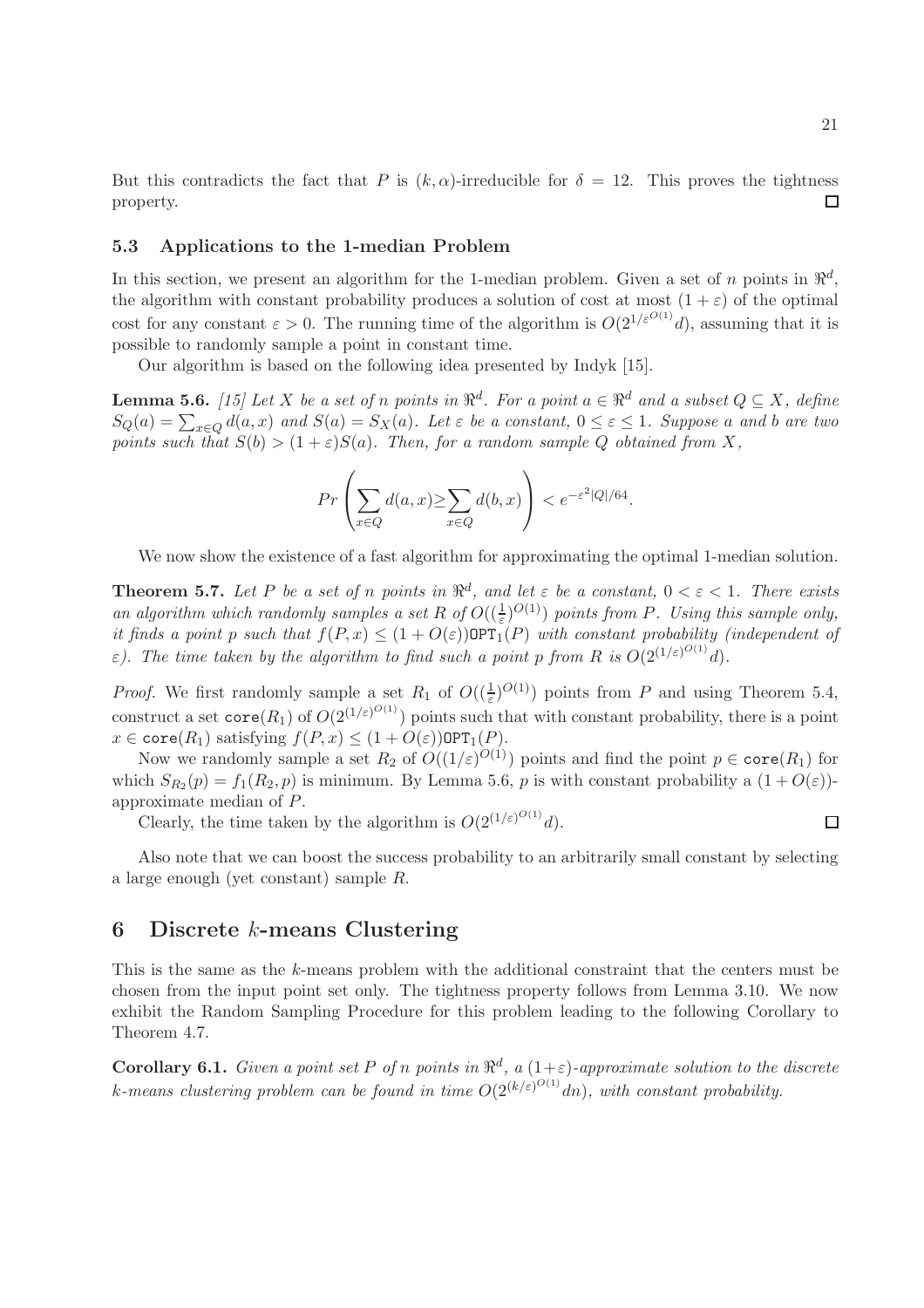### 6.1 Random Sampling Procedure

We first show that given a good approximation to the center of the optimal (continuous) 1-means problem, we can get a good approximation to the center of the optimal discrete 1-means problem. Let P be a set of n points in  $\mathbb{R}^d$ . Let c be the center of the optimal solution to the (continuous) 1-means problem on P.

**Lemma 6.2.** Let  $\alpha$  be a constant,  $0 < \alpha < 1$ , and  $c'$  be a point in  $\Re^d$  such that  $\sum_{p \in P} d(p, c')^2 \leq (1 +$  $\alpha$ )  $\sum_{p\in P} d(p, c)^2$ . Let x' be the point of P closest to c'. Then  $\mathsf{OPT}_1(P, \{x'\}) \leq (1 + O(\sqrt{\alpha})) \mathsf{OPT}_1(P)$ .

*Proof.* Let x be the center of the optimal discrete 1-means solution, i.e.,  $\text{OPT}_1(P, \{x\}) = \text{OPT}_1(P)$ . Let T be the average cost paid by the points of P in the optimal 1-means solution, i.e.,  $T =$  $\sum_{p\in P} d(p,c)^2$  $\frac{P^{\alpha(p,c)}}{|P|}$ .

Then  $\text{OPT}_1(P) = |P|(T + d(c, x)^2)$  and  $\text{OPT}_1(P, \{x'\}) = |P|(T + d(c, x')^2)$ . From the definition of c', we know that  $d(c, c')^2 \leq \alpha T$ . ′

Notice that

$$
d(c, x') \le d(c, c') + d(c', x') \le d(c, c') + d(c', x) \le 2d(c, c') + d(c, x).
$$

We know that  $f_2(P, x) = |P|(T + d(c, x)^2)$  and  $f_2(P, x') = |P|(T + d(c, x')^2)$ . So

$$
f_2(P, x') - f_2(P, x) = |P| (d(c, x')^2 - d(c, x)^2)
$$
  
\n
$$
\leq |P| ((2d(c, c') + d(c, x))^2 - d(c, x)^2))
$$
  
\n
$$
\leq 4|P| (d(c, c')^2 + d(c, c')d(c, x))
$$
  
\n
$$
\leq 4|P| (\alpha T + \sqrt{\alpha} T d(c, x))
$$
  
\n
$$
\leq 4|P| (\alpha T + \sqrt{\alpha} (T + d(c, x)^2))
$$
  
\n
$$
\leq O(\sqrt{\alpha}) \text{OPT}_1(P).
$$

 $\Box$ 

We now show the existence of the random sampling procedure.

**Theorem 6.3.** Let  $\alpha$  be a constant,  $0 < \alpha < 1$ . There exists an algorithm which given a random sample, R, of O  $\left(\frac{1}{\alpha}\right)$  $\frac{1}{\alpha}$ ) points from P, finds a singleton set  $\texttt{core}(R)$  such that with constant probability the point  $x \in \text{core}(R)$  satisfies  $f(P, x) \leq (1 + O(\sqrt{\alpha}))$  OPT<sub>1</sub> $(P)$ . Further, the time taken to construct core(R) from R is  $O((\frac{1}{\alpha}+n)d)$ .

*Proof.* Using Lemma 3.3, we can get a point c' using the random sample R, such that  $\sum_{p\in P} d(p, c')^2 \le$  $(1+\alpha)\sum_{p\in P}d(p,c)^2$ . As mentioned in the lemma, we do this by by taking the centroid of a random sample of  $O(1/\alpha)$  points of P. This takes time  $O(\frac{1}{\alpha})$  $\frac{1}{\alpha} \cdot d$ ).

The rest follows from the previous lemma.

# 7 Weighted Clustering

In this section, we consider the situation in which each point  $p$  has an integral weight  $w_p$  associated with it. Let W be the total sum of all the weights and  $n$  be the number of distinct points.

Let us look at the cost function for some weighted clustering problems.

• Weighted k-median :  $f_1(Q, x) = \sum_{q \in Q} w_q \cdot d(q, x)$ .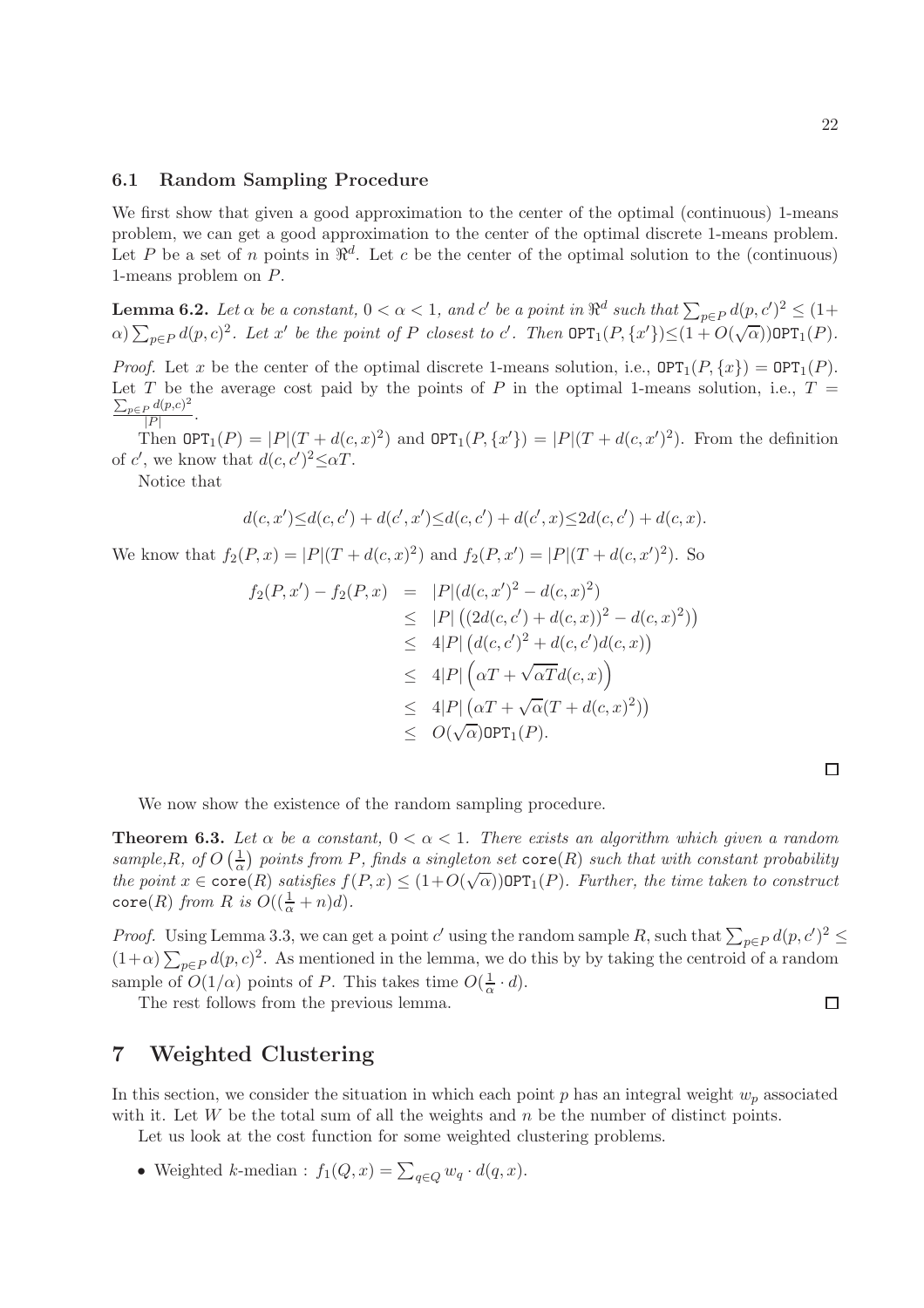• Weighted k-means :  $f_2(Q, x) = \sum_{q \in Q} w_q \cdot d(q, x)^2$ .

For a set of points S, let  $W_S = \sum_{s \in S} w_s$  be the weighted sum of the points in S.

An important observation is that the solution to the above weighted problems is the same as the solution to the corresponding unweighted version of the problems where a point  $p$  with weight w is replaced with w points (of unit weight). The algorithm and proofs of the unweighted version extend with little or no change by virtue of this observation. We outline these extensions below.

The Irreducibility definition and the Closeness Property extend to the weighted version without any change. The Random Sampling Procedure is modified as follows.

**Weighted Random Sampling Procedure :** There exists a procedure  $A$  that takes as input a parameter  $\alpha$  (a constant), and a set of points  $R \in \mathbb{R}^d$  of size  $\lambda_{\alpha}$ . A produces as output, another set of points called  $\text{core}(R)$ , of constant size,  $\beta_{\alpha}$ . A satisfies the condition that if R is a random sample obtained from a weighted set  $Q$ , then with constant probability there is at least one point  $c \in \text{core}(R)$  such that  $\text{OPT}_1(Q, \{c\}) \leq (1+\alpha)\text{OPT}_1(Q)$ . Further the time taken by A to produce  $\text{core}(R)$  from R is at most  $O(\eta_\alpha \cdot dn)$ , where n is the size (number of distinct points) of Q and  $\eta_{\alpha}$  is a constant.

Note that, as in the unweighted case, when we actually apply the Weighted Random Sampling *Procedure*, the set Q will not be explicitly known - instead a superset  $P \supset Q$  will be given. We will sample a slightly larger set of points from  $P$  and then isolate a subset of points of  $Q$  to be supplied to the Weighted Random Sampling Procedure. Our sampling/isolation procedure must additionally satisfy the condition that any point set obtained from the underlying set Q after sampling/isolation must be equiprobable amongst all the point sets of the same size in  $Q_m$  (obtained with replacement) where  $Q_m$  is the multiset obtained by replacing each weighted point  $p \in Q$  by  $w_p$  points.

We now extend the *Superset Sampling Procedure* to the weighted problem, provided that the total weight of the subset  $Q$  is a constant fraction of the total weight of  $P$ . To do this we perform weighted sampling, i.e., while sampling every point, a point p is picked with probability  $w_p/W$ . We then isolate a subset of Q by enumerating all subsets of the sample.

Weighted Superset Sampling Procedure : This procedure takes as input a parameter  $\alpha$ (a constant), another parameter  $0 < \theta \le 1$  (also a constant) and a set of points  $P \in \mathbb{R}^d$ , such that  $W_Q \ge \theta W_P$ , where  $|Q| \subseteq P$  is fixed but not explicitly specified. It produces as output another set of points called WCEN $(P, \alpha, \theta)$ , of constant size  $O(2^{(\frac{\lambda_{\alpha}}{\theta})^{O(1)}}\beta_{\alpha})$ , such that with constant probability there is at least one point  $c \in WCEN(P, \alpha, \theta)$  such that  $OPT_1(Q, \{c\}) \leq$  $(1+\alpha)$ OPT<sub>1</sub> $(Q)$ .

This Procedure works as follows. It takes a weighted sample S of size  $O(\frac{4\lambda_{\alpha}}{\theta})$  from P. It

then considers all possible subsets of size  $\lambda_{\alpha}$  of S. There are  $O(2^{(\frac{\lambda_{\alpha}}{\theta})^{O(1)}})$  of these. For each of these subsets  $S'$ , it generates a candidate center set for the 1-center for the clustering problem using the Weighted Random Sampling Procedure, A. It returns the union of all these candidate center sets.

The following lemma shows that one of the subsets considered by the Weighted Superset Sampling Procedure must give a close enough approximation to the optimal 1-center solution for Q.

**Lemma 7.1.** (Weighted Superset Sampling Lemma) Let  $\mathsf{core}(S')$  be the center set generated using the Weighted Random Sampling Procedure on sampled subset  $S'$ . Then, the following event happens with constant probability

$$
\min_{c' \in \operatorname{core}(S'): S' \subset S, |S'| = \lambda_\alpha} f(Q, c') \leq (1+\alpha)\operatorname{OPT}_1(Q).
$$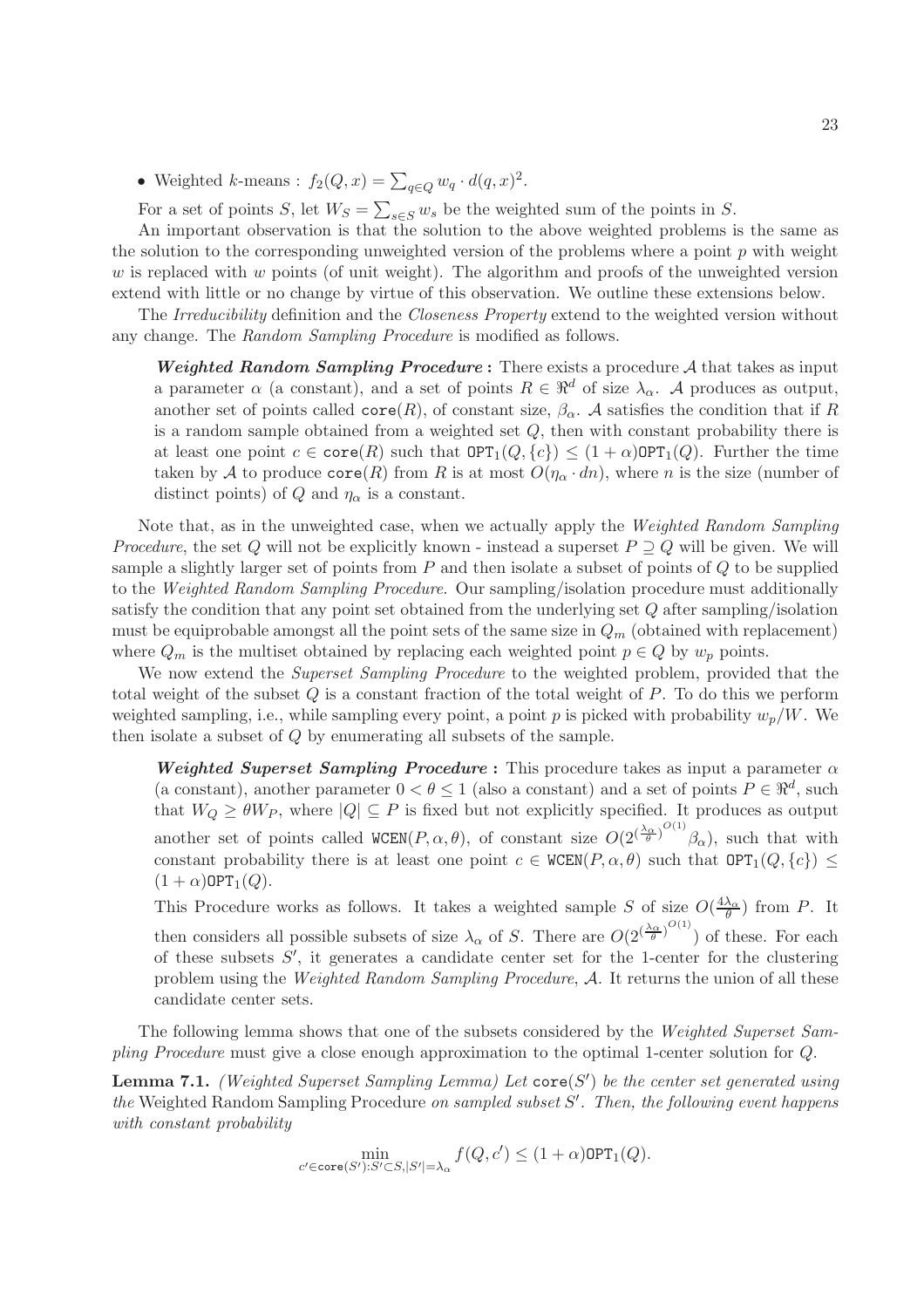*Proof.* With constant probability, S contains at least  $\lambda_{\alpha}$  points from Q, the required sample size. Moreover this set S' of  $\lambda_{\alpha}$  points is equiprobable amongst all the point sets of the same size in  $Q_m$  (obtained with replacement) where  $Q_m$  is the corresponding multiset obtained by replacing a weighted point  $p \in Q$  with  $w_p$  points. The rest follows from the Weighted Random Sampling Procedure for the clustering problem. Procedure for the clustering problem.

For the *Tightness Property*, the size of the set is substituted with the weight of the set. We restate this property below.

Weighted Tightness Property: Let P be a set of points which is  $(k, \alpha)$ -irreducible for some constant  $\alpha$ . Consider an optimal solution to  $\mathcal{C}(f, k)$  on  $P - \text{let } C = \{c_1, \ldots, c_k\}$  be the centers in this solution. Suppose we have a set of i points  $C'_{i} = \{c'_{1}, \ldots, c'_{i}\}\$ , such that  $\texttt{OPT}_k(P, \widetilde{C}_i) \leq (1+\alpha/k)^i \texttt{OPT}_k(P)$ , where  $\widetilde{C}_i = \{c'_1, \ldots, c'_i, c_{i+1}, \ldots, c_k\}$ . Let  $P'_1, \ldots, P'_k$  be the partitioning of P if we choose  $\tilde{C}_i$  as the set of centers (in other words this is the Voronoi partitioning of P with respect to  $\tilde{C}_i$ ). We assume w.l.o.g. that  $P'_{i+1}$  be the largest cluster amongst  $P'_{i+1}, \ldots, P'_{k}$ . Then there exists a set of points S such that the following conditions hold :

- (a) S is contained in  $P'_1 \cup ... \cup P'_i$ .
- (b) Let  $x \in S, x' \in P S$ . Then,  $d(x, \{c'_1, \ldots, c'_i\}) \leq d(x', \{c'_1, \ldots, c'_i\})$ .
- (c)  $P-S$  contains at most  $\frac{W_{P'_{i+1}}}{\alpha^{O(1)}}$  points of  $P'_1 \cup ... \cup P'_i$ .

It is important to note here that given a Random Sampling Procedure for an unweighted clustering problem, the corresponding Weighted Random Sampling Procedure for the weighted version of the problem can be simply obtained by performing weighted sampling as described above. Similarly, it is easy to see that the Weighted Superset Sampling Procedure and the Weighted Tightness Property translate into the Superset Sampling Procedure and the Tightness Property for the corresponding unweighted version of the problem.

### 7.1 The Weighted Algorithm

The algorithm extends to the weighted version as follows. The algorithm  $k$ -clustering remains unchanged. The algorithm  $Irred-k$ -clustering is modified as shown in Figure 7. We call the weighted version of this algorithm, the Weighted-Irred-k-clustering algorithm.

Step 2 is modified to perform weighted random sampling. Based on the Weighted Superset Sampling Lemma, now sampling can be performed for a set only if the remaining points have at most double the weight (instead of double the number of points). Therefore, in Step  $3(b)$ , we only eliminate points constituting half the remaining weight (instead of half the remaining points). We assign these points to the nearest centers in  $C$  and recursively compute Irred-k-clustering on the remaining set.

#### 7.2 Analysis and Proof of Correctness

We will show that the weighted algorithm mimics the steps performed by the unweighted algorithm on the unweighted version of the problem, with the exception of certain optimizations that lead to improved running time.

We now prove correctness of the weighted algorithm.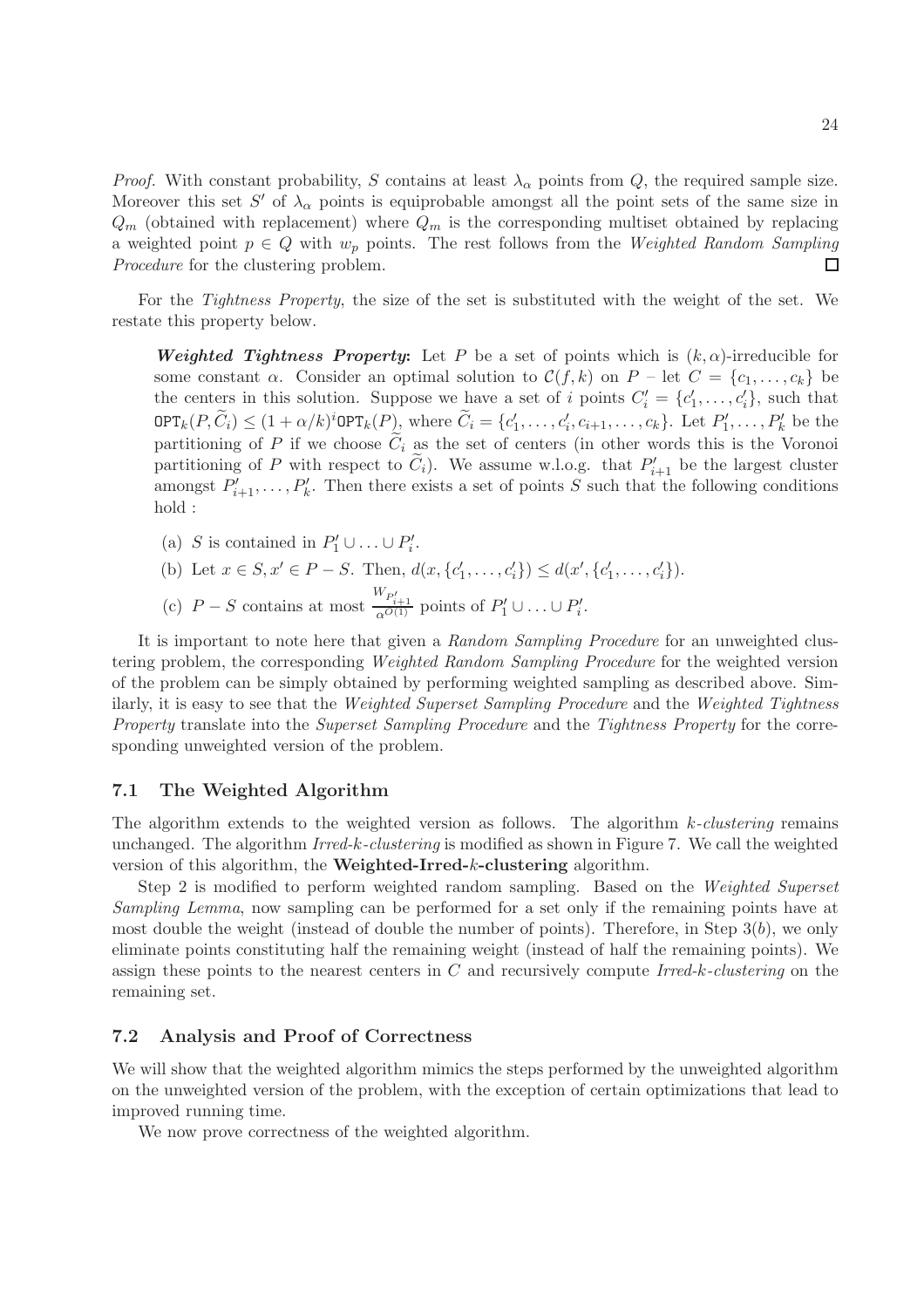| Algorithm Weighted-Irred-k-clustering $(Q, m, k, C, \alpha, Sum)$<br><b>Inputs :</b> $Q$ : Remaining point set, m: number of cluster centers yet to<br>be found, $k$ : total number of clusters,<br>C: set of $k - m$ cluster centers found so far,<br>$\alpha$ : approximation factor, <i>Sum</i> : the cost of assigning points in $P - Q$<br>to the centers in $C$<br><b>Output</b> : The clustering of the points in $Q$ in $k$ clusters. |  |  |  |
|-----------------------------------------------------------------------------------------------------------------------------------------------------------------------------------------------------------------------------------------------------------------------------------------------------------------------------------------------------------------------------------------------------------------------------------------------|--|--|--|
| 1. If $m = 0$                                                                                                                                                                                                                                                                                                                                                                                                                                 |  |  |  |
| Assign the points in $Q$ to the nearest centers in $C$ .                                                                                                                                                                                                                                                                                                                                                                                      |  |  |  |
| $Sum = Sum + The clustering cost of Q.$                                                                                                                                                                                                                                                                                                                                                                                                       |  |  |  |
| Return the clustering.                                                                                                                                                                                                                                                                                                                                                                                                                        |  |  |  |
| 2. Use the Weighted Superset Sampling procedure and for each center $c \in \text{WCEN}(Q, \alpha/k, \alpha^{O(1)}/k)$                                                                                                                                                                                                                                                                                                                         |  |  |  |
| Obtain the clustering Weighted-Irred-k-clustering $(Q, m-1, k, C \cup \{c\}, \alpha, \text{Sum}).$                                                                                                                                                                                                                                                                                                                                            |  |  |  |
| 3. (a) Consider the points in $Q$ in ascending order of distance from $C$ .                                                                                                                                                                                                                                                                                                                                                                   |  |  |  |
| (b) Let $U$ be the first $j$ points in this order such that                                                                                                                                                                                                                                                                                                                                                                                   |  |  |  |
| $W_U \geq W_Q/2 > W_U - w_{p_i}$ , where $p_i$ is the $j^{th}$ point in this sequence                                                                                                                                                                                                                                                                                                                                                         |  |  |  |
| (c) Assign the points in $U$ to the nearest centers in $C$ .                                                                                                                                                                                                                                                                                                                                                                                  |  |  |  |
| (d) Sum = Sum + The clustering cost of $U$ .                                                                                                                                                                                                                                                                                                                                                                                                  |  |  |  |
| (e) Compute the clustering <b>Weighted-Irred-k-clustering</b> $(Q-U, m, k, C, \alpha, Sum)$ .                                                                                                                                                                                                                                                                                                                                                 |  |  |  |
| 4. Return the clustering which has minimum cost.                                                                                                                                                                                                                                                                                                                                                                                              |  |  |  |
|                                                                                                                                                                                                                                                                                                                                                                                                                                               |  |  |  |



**Theorem 7.2.** Suppose a weighted point set P is  $(k, \alpha)$ -irreducible. Then the algorithm Weighted-Irred-k-clustering( $P, k, k, \emptyset, \alpha, 0$ ) returns a solution to the clustering problem  $C(f, k)$ on input P of cost at most  $(1+\alpha)\text{OPT}_k(P)$  with probability  $\gamma^k$ , where  $\gamma$  is a constant.

Proof. Note that the modifications in Step 2, namely weighted sampling for application of the Weighted Superset Sampling Procedure and the Weighted Random Sampling Procedure correspond to unweighted sampling for application of the Superset Sampling Procedure and the Random Sampling Procedure on the unweighted problem. Therefore the weighted algorithm mimics this step of the unweighted algorithm exactly.

In Step 3, as the Weighted Tightness Property implies Tightness Property in the corresponding unweighted problem, we can remove half the remaining weight in order to get a factor 2 approximation to the set  $\bar{P} \cap Q$  as was done in the unweighted version of the problem.

However, a careful look at Step  $3(b)$  seems to suggest that we may be removing extra points in the corresponding unweighted algorithm since we are removing all the points that have the same coordinates as the point that divides Q into two equal sized partitions in order of distances from the known centers. We prove below that we are justified in removing these extra points, in the corresponding unweighted version of the problem.

Let  $X_p$  denote the set of (multiset) points in the unweighted problem corresponding to the point p in the weighted problem. Note that  $w_p = |X_p|$ . Consider  $X_{p_j}$  (of Step 3(b)) in the unweighted clustering problem. Then by Observation 3.2, either  $X_{p_j} \subseteq S$  or  $X_{p_j} \cap S = \phi$ . If  $X_{p_j} \subseteq S$ , then Q is already a factor 2 approximation of  $\overline{P} \cap Q$ , since  $\overline{W}_U - w_{p_j} < \overline{W}_Q/2$ . Hence, the next center is discovered using random sampling in Step 2 of the algorithm. Otherwise,  $X_{p_i} \cap S = \phi$ . In this case, clearly by eliminating the whole of  $X_{p_j}$  in Step 3(b) of the algorithm, we do not remove any point of  $\bar{P} \cap Q$ .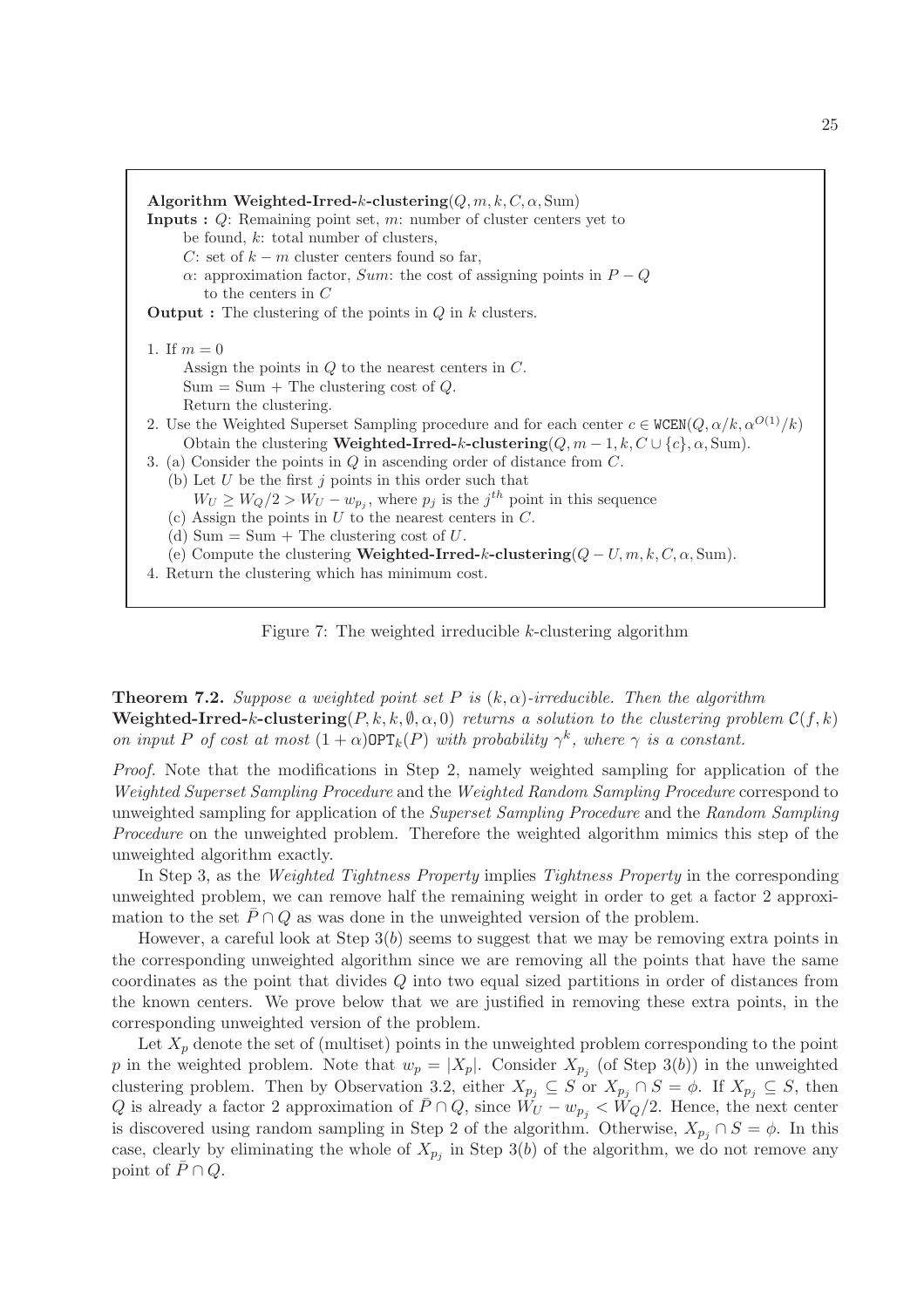Therefore the correctness of the weighted algorithm on a weighted point set follows from the correctness of the corresponding unweighted algorithm when run on the corresponding unweighted instance of the problem.  $\Box$ 

We now establish the running time of the weighted algorithm.

**Theorem 7.3.** The algorithm Weighted-Irred-k-clustering when called with parameters  $(P, k, k, \emptyset, \alpha, 0)$ runs in time  $O(2^{(k/\alpha)^{O(1)}}dn \log^k W)$ , where  $n = number$  of distinct points in P and  $W = total$  weight of the point set P.

*Proof.* Let  $T(n, m, W)$  be the running time of the weighted algorithm on input  $(Q, m, k, C, \alpha, Sum)$ where  $n =$  number of distinct points in  $Q$  and  $W =$  total weight of the point set  $Q$ . Note that in application of the Weighted Random Sampling Procedure in Step 2, we can perform the weighted random sampling in time  $O(\lambda_{\alpha/k} \cdot \frac{k}{\alpha^{O(1)}} \cdot n)$ . This can be done by computing the cumulative weights of the weighted points,  $Q$ , in an array of size  $n$ , then generating a random number in the range 1 to  $W_Q$  and picking the corresponding point based on the cumulative weights array. Then we obtain  $u(k, \alpha)$  subsets of the sample, where  $u(k, \alpha) = O(2^{(\lambda_{\alpha/k} \frac{k}{\alpha})^{O(1)}})$ . Computation of the candidate center set from any set S' takes  $O(\eta_{\alpha/k} \cdot nd)$  time. Steps 3(a)-(d) take  $O(nd)$  time. Also note that in Step 3(b), at least one distinct point is removed. Therefore we get the recurrence

$$
T(n,m,W) = O(u(k,\alpha) \cdot \beta_{\alpha/k})T(n,W,m-1) + T(n-1,W/2,m) + O(u(k,\alpha) \cdot \eta_{\alpha/k} \cdot nd).
$$

Let  $\lambda_{\alpha} = O(1/\alpha^{O(1)}), \ \beta_{\alpha} = O(2^{(1/\alpha)^{O(1)}})$  and  $\eta_{\alpha} = O(2^{(1/\alpha)^{O(1)}}).$  Choose  $c =$  $O(2^{(k/\alpha)^{\gamma}})$  to be large enough, for a suitable constant  $\gamma$ , such that

$$
T(n, m, W) \le c \cdot T(n, m - 1, W) + T(n - 1, m, W/2) + c \cdot nd.
$$

We claim that  $T(n, m, W) \leq c^m \cdot 2^{3m^2} \cdot nd \cdot \log^m W$ . The proof is by induction. We show the inductive step here. Suppose that the claim holds for  $T(n', m', W')$   $\forall n' < n, \forall m', \forall W'$ , it holds for  $T(n',m',W')$   $\forall n',\forall m' < m, \forall W'$  and it holds for  $T(n',m',W')$   $\forall n',\forall m',\forall W' < W$ . Then, we are required to show that

$$
c^{m} \cdot 2^{3m^2} \cdot nd \cdot \log^m W \ge c \cdot c^{m-1} \cdot 2^{3(m-1)^2} \cdot nd \cdot \log^{m-1} W + c^m \cdot 2^{3m^2} \cdot (n-1)d \cdot (\log W - 1)^m + c \cdot nd.
$$

For this, it suffices to show that

$$
2^{3m^2} \log^m W \ge 2^{3(m-1)^2} \log^{m-1} W + 2^{3m^2 - 1} (\log W - 1)^m + 1.
$$

We know that

$$
a^k \ge a^{k-1} + (a-1)^k
$$

(follows from the identity  $a^k - b^k = (a - b)(a^{k-1} + a^{k-2}b + ... + b^{k-1})$  by setting  $b = a - 1$ ). Therefore, we get that

$$
2^{3m^2} \log^m W \ge 2^{3m^2} \log^{m-1} (W) + 2^{3m^2} (\log W - 1)^m
$$
  
\n
$$
\ge 2^{3(m-1)^2} \log^{m-1} W + 2^{3m^2 - 1} (\log W - 1)^m + 1 \qquad \text{for } m \ge 1
$$

It follows that  $T(n, k, W)$  is  $O(2^{(k/\alpha)^{O(1)}}dn \log^k W)$  when  $\lambda_{\alpha} = O(1/\alpha^{O(1)})$ ,  $\beta_{\alpha} =$  $O(2^{(1/\alpha)^{O(1)}})$  and  $\eta_{\alpha} = O(2^{(1/\alpha)^{O(1)}})$ .  $\Box$ 

Using these theorems, we get the final result for the weighted problem.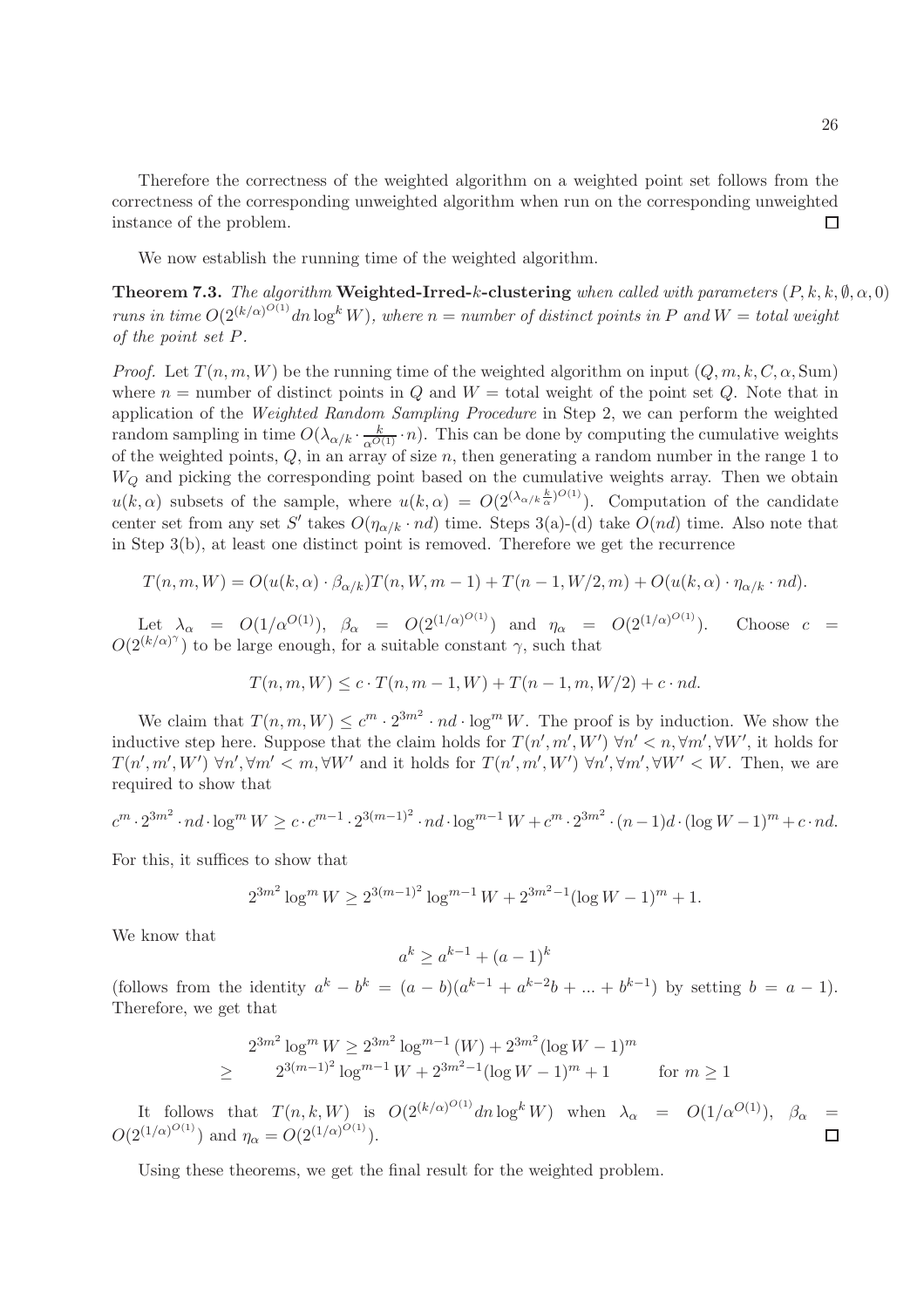Theorem 7.4. For a clustering problem satisfying the Closeness Property, Weighted Tightness Property and for which there exists a Weighted Random Sampling Procedure, a  $(1+\varepsilon)$ -approximate solution for a weighted point set P in  $\mathbb{R}^d$  can be found in time  $O(2^{(k/\alpha)^{O(1)}}dn \log^k W)$ , with constant probability.

Proof. The proof is along the same lines as Theorem 4.7 based on Theorems 7.2 and 7.3.  $\Box$ 

The following corollary follows from our arguments for the extensions to the general properties for weighted clustering problems.

**Corollary 7.5.** Given a point set P of n points in  $\mathbb{R}^d$  with total weight W,  $(1+\varepsilon)$ -approximate solutions to the weighted  $k$ -means clustering, weighted  $k$ -median clustering and the weighted discrete k-means clustering problems can be found in time  $O(2^{(k/\alpha)^{O(1)}}dn \log^k W)$ , with constant probability.

### 8 Conclusions

We presented a generic framework that solves a large class of clustering problems satisfying certain properties in time linear in the size of the input for fixed values of  $k$  and  $d$ . We showed that the  $k$ -means clustering, the  $k$ -median clustering and the discrete  $k$ -means clustering, all satisfy the given properties and therefore admit of the linear time algorithms.

It remains open whether or not the discrete k-median clustering problem belongs to this class of clustering problems. In particular, the existence of a Random Sampling procedure for the discrete k-median clustering problem is not yet known.

We illustrate below by means of an example, that the strategy used in the discrete  $k$ -means clustering, of first finding an approximate (continuous) center and then selecting the closest discrete point to this approximate center does not work for the case of the discrete k-median clustering problem. More precisely, we show that for a point set  $P$ , the discrete point closest to the nondiscrete 1-median may have cost arbitrary larger than the cost of the optimal discrete 1-median.

Consider a set  $P_1$  consisting of 3n points placed on the vertices of an equilateral triangle with n points on each vertex. The coordinates of the vertices of the triangle are  $(0, 2a/\sqrt{3})$ ,  $(a, -a/\sqrt{3})$ and  $(-a, -a/\sqrt{3})$ . Consider another set  $P_2$  consisting of 3 points placed on the vertices of another equilateral triangle with 1 point on each vertex. The coordinates of this triangle are  $(0, -2a'/\sqrt{3})$ ,  $(a', a'/\sqrt{3})$  and  $(-a', a'/\sqrt{3})$  (see figure 8). The optimal 1-median for both  $P_1$  and  $P_2$  happens to be the origin (0, 0). Therefore the optimal 1-median for  $P = P_1 \cup P_2$  is also the origin. Let  $a' = a - \delta$ , where  $\delta$  is an infinitely small number. For ease of computation, we will consider  $a' = a$ . The reason for having a different value of  $a'$  is only to ensure that the points of  $P_2$  are closer to the origin than the points of  $P_1$ . Now, the optimal (non-discrete) 1-median cost of P is  $2\sqrt{3}a(n+1)$ . The cost of the 1-median solution when the center is at a vertex corresponding to  $P_1$  is  $4an + 8a/\sqrt{3}$  and the cost of the 1-median solution when the center is at a vertex corresponding to  $P_2$  is  $4a + 8an/\sqrt{3}$ . Note that the discrete points of  $P_2$  are closer to the optimal (non-discrete) 1-median than the discrete points of  $P_1$ . Therefore if we pick the discrete point closest to the non-discrete 1-median, we can get a solution that has cost arbitrarily larger than the cost of the optimal discrete 1-median cost.

Note that the optimal 1-mean of the points set also happens to be the origin. However, the cost of the 1-means solution when we pick any center from  $P_1$  is  $4(2n+1)a^2 + 4(a - \delta)^2$  whereas for a center from  $P_2$  it is  $4a^2n + 4(n+2)(a - \delta)^2$ . Thus, the cost is always lower for a point that is closer to the optimal 1-mean of the point set.

Thus, the strategy used in approximating the discrete 1-mean center, of approximating the (non-discrete) 1-center and then selecting the discrete point closest to it, does not work for the 1-median problem.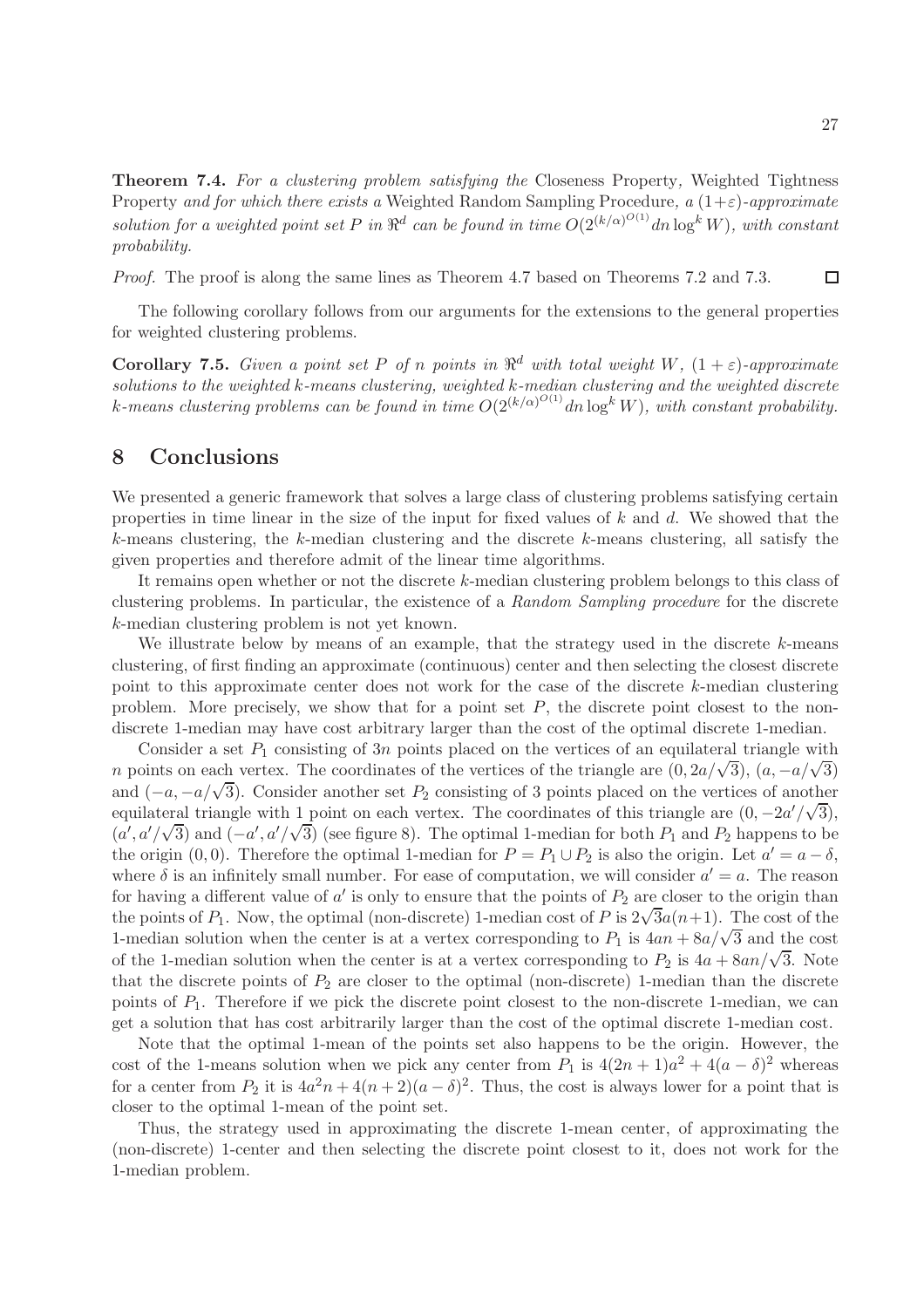

Figure 8: Bad example for discrete 1-median clustering

In a recent development, Ke Chen  $[6]$  showed that we can obtain small coresets for k-median clustering in metric spaces as well as in Euclidean spaces. Specifically, in  $\mathbb{R}^d$ , the coresets are of size with only polynomial dependence in  $d$ . Ke Chen shows that combining these coresets with our result leads to a  $(1 + \varepsilon)$ -approximation algorithm for k-median clustering in  $\mathbb{R}^d$ , with running time  $O(ndk + 2^{(k/\varepsilon)^{O(1)}}d^2n^{\sigma})$ , for any  $\sigma > 0$ . An interesting open problem is whether there exist coresets for the k-median or k-means clustering problems of size independent of n and having only polynomial dependence in d.

Another interesting open problem is to find a PTAS for the k-means clustering problem, even for fixed dimensions.

We also leave open the problem of finding linear time clustering algorithm with running time  $O(2^{O(k/\varepsilon)}nd)$ . We would also like to note that such an algorithm was recently given by Ostrovsky et. al. [20], but their analysis requires the input instances to satisfy a crucial "separation property".

# References

- [1] S. Arora, Polynomial time approximation schemes for Euclidean TSP and other geometric problems, Journal of the ACM, 1996, pp. 2-11.
- [2] S. Arora, P. Raghavan and S. Rao, Polynomial time approximation schemes for the Euclidean k-median problem, 30th Annual Symposium on Theory of Computing, 1998.
- [3] M. Badoiu, S. Har-Peled and P. Indyk, Approximate clustering via core-sets, 34th Annual Symposium on Theory of Computing 2002, pp. 250-257.
- [4] M. Bern and D. Eppstein, Approximation algorithms for geometric problems, D. S. Hauchbaum, editor, Approximating algorithms for NP-Hard problems. PWS Publishing Company, 1997.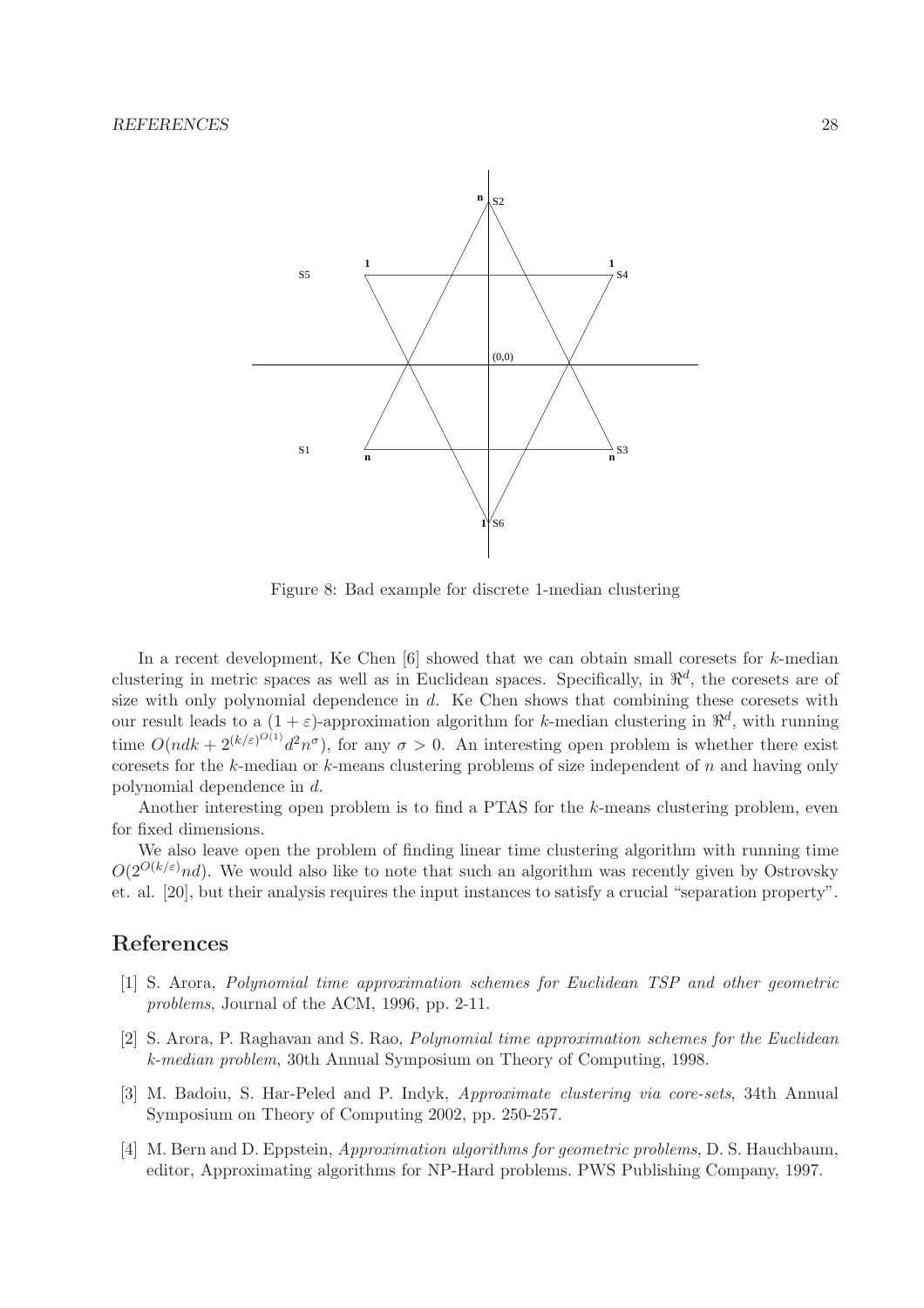- [5] A. Broder, S. Glassman, M. Manasse and G. Zweig, Syntactic clustering of the Web, 6th Int'l World Wide Web Conf (WWW), 1997, pp. 391-404.
- [6] Ke Chen, On k-median clustering in high dimensions. In 17th Annual Symposium on Discrete Algorithms, 2006, pages 1177–1185.
- [7] S. Dasgupta, The hardness of k-means clustering, Technical Report CS2007-0890, University of California, San Diego, 2007.
- [8] W. F. de la Vega, M. Karpinski, C. Kenyon and Y. Rabani, Approximation schemes for clustering problems, 35th Annual Symposium on Theory of Computing, 2003, pp. 50-58.
- [9] S. Deerwester, S. T. Dumais, T. K. Landauer, G. W. Furnas and R. A. Harshman, Indexing by latent semantic analysis, Journal of the Society for Information Science, 41(6):391-407, 1990.
- [10] R. O. Duda, P. E. Hart and D. G. Stork, Pattern Classification, Wiley-Interscience, New York, 2nd edition, 2001.
- [11] C. Faloutsos, R. Barber, M. Flickner, J. Hafner, W. Niblack, D. Petkovic and W. Equitz, Efficient and effective querying by image content, Journal of Intelligent Information Systems, 3(3):231-262, 1994.
- [12] V. Guruswami and P. Indyk, Embeddings and non-approximability of geometric problems, 14th Annual Symposium on Discrete Algorithms, 2003, pp. 537-538.
- [13] S. Har-Peled and S. Mazumdar, Coresets for k-Means and k-Median Clustering and their Applications, 36th Annual Symposium on Theory of Computing, 2004, pp. 291-300.
- [14] M. Inaba, N. Katoh and H. Imai, Applications of Weighted Voronoi Diagrams and Randomization to Variance-Based k-Clustering, 10th Annual ACM Symposium on Computational Geometry, 1994, pp. 332-339.
- [15] P. Indyk, High Dimensional Computational Geometry, Ph.D. Thesis, Department of Computer Science, Stanford University, September 2004.
- [16] S. Kolliopoulos and S. Rao, A nearly linear time approximation scheme for the Euclidean k-medians problem, SIAM Journal of Computing, 37(3), 2007, pp. 757-782.
- [17] A. Kumar, Y. Sabharwal and S. Sen, A simple linear time  $(1 + \varepsilon)$ -approximation algorithm for k-means clustering in any dimensions, 45th Annual IEEE Symposium on Foundations of Computer Science 2004, pp. 454-462.
- [18] A. Kumar, Y. Sabharwal and S. Sen, Linear Time Algorithms for Clustering Problems in Any Dimensions., International Colloquium on Automata, Languages and Programming, 2005, pp. 1374-1385.
- [19] J. Matoušek, *On approximate geometric k-clustering*, Discrete and Computational Geometry, 24, 2000, pp. 61-84.
- [20] R. Ostrovsky, Y. Rabani, L. J. Schulman and C. Swamy, The Effectiveness of Lloyd-Type Methods for the k-Means Problem, 47th Annual IEEE Symposium on Foundations of Computer Science 2006, pp. 165–176.